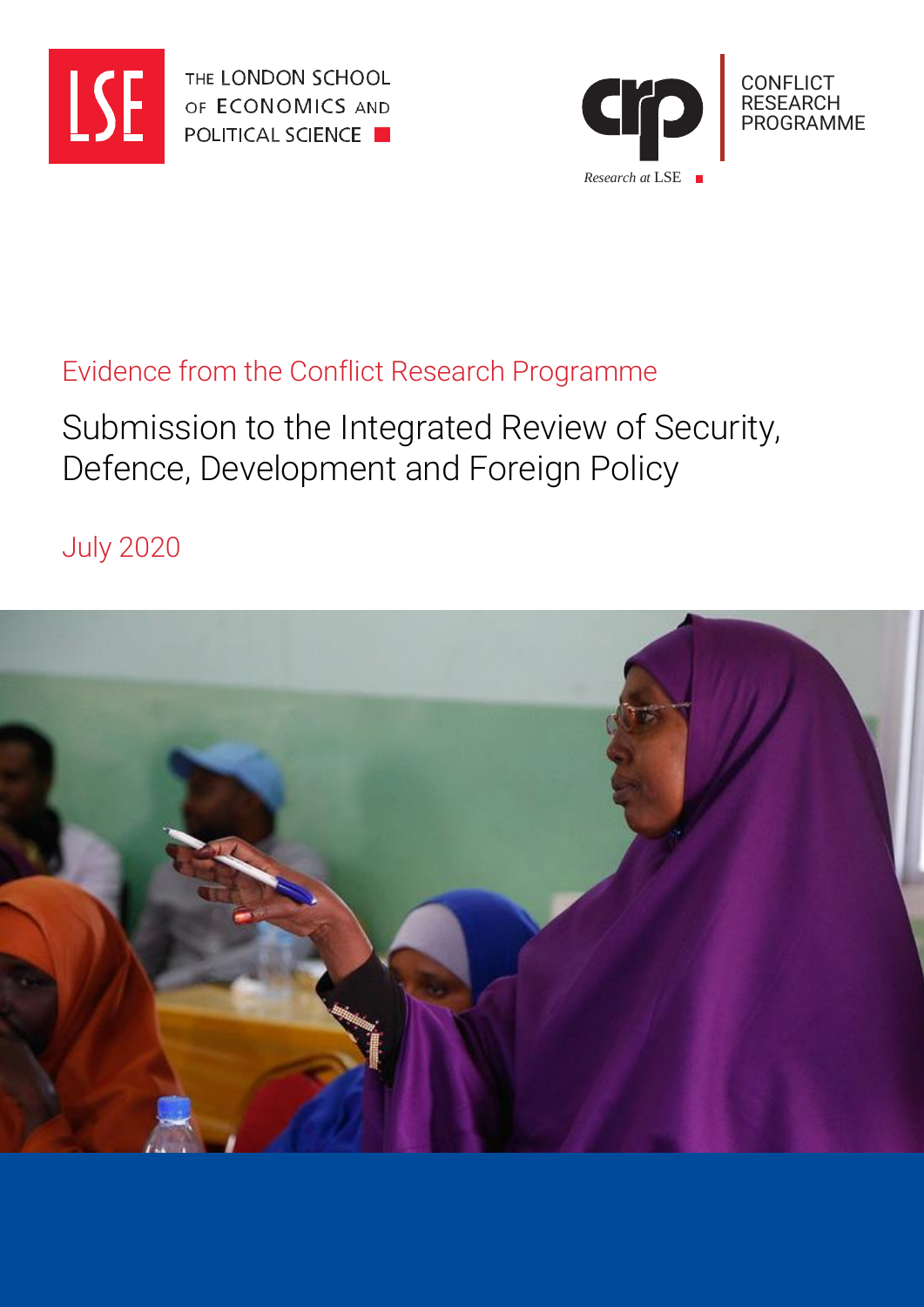### **About the Conflict Research Programme**

The Conflict Research Programme is a four-year research programme managed by the Conflict and Civil Society Research Unit at the LSE, and funded by the UK Department for International Development.

Our goal is to understand and analyse the nature of contemporary conflict and to identify international interventions that 'work' in the sense of reducing violence or contributing more broadly to the security of individuals and communities who experience conflict.

Briefing paper prepared by Mary Kaldor, Henry Radice and Alex de Waal with contributions from Matthew S. Benson, Sarah Detzner, Claire Elder, Kasper Hoffmann, Rachel Ibreck, Nisar Majid, Azaria Morgan, Zaki Mehchy, Iavor Rangelov, Aditya Sarkar, Benjamin J. Spatz, Marika Theros, Rim Turkmani, Koen Vlassenroot, and Jessica Watkins.

*© Conflict Research Programme 2020*. This work is licenced under a Creative Commons Attribution 4.0 International License which permits use, distribution and reproduction in any medium, provided the original work is properly cited.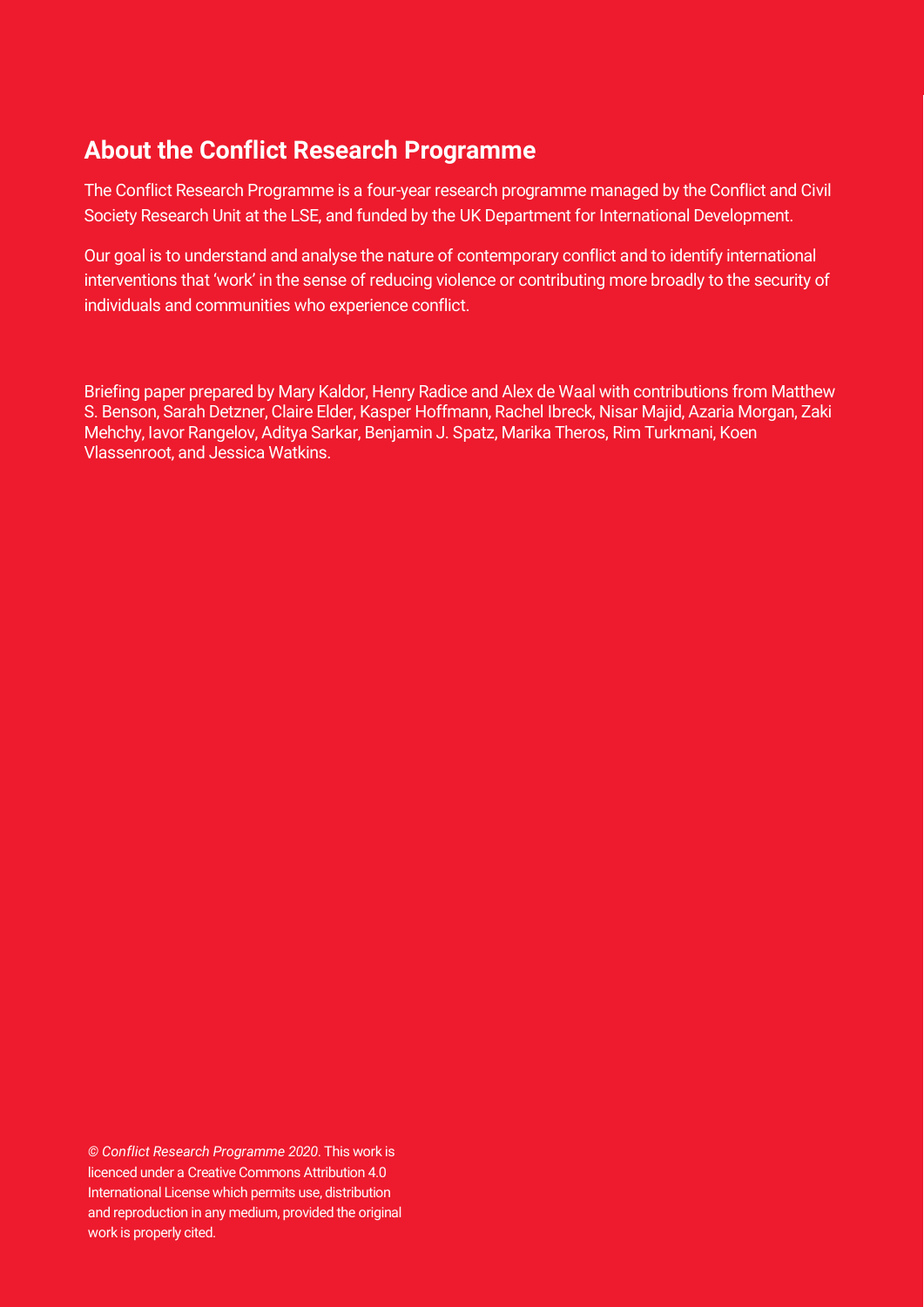## **Table of Contents**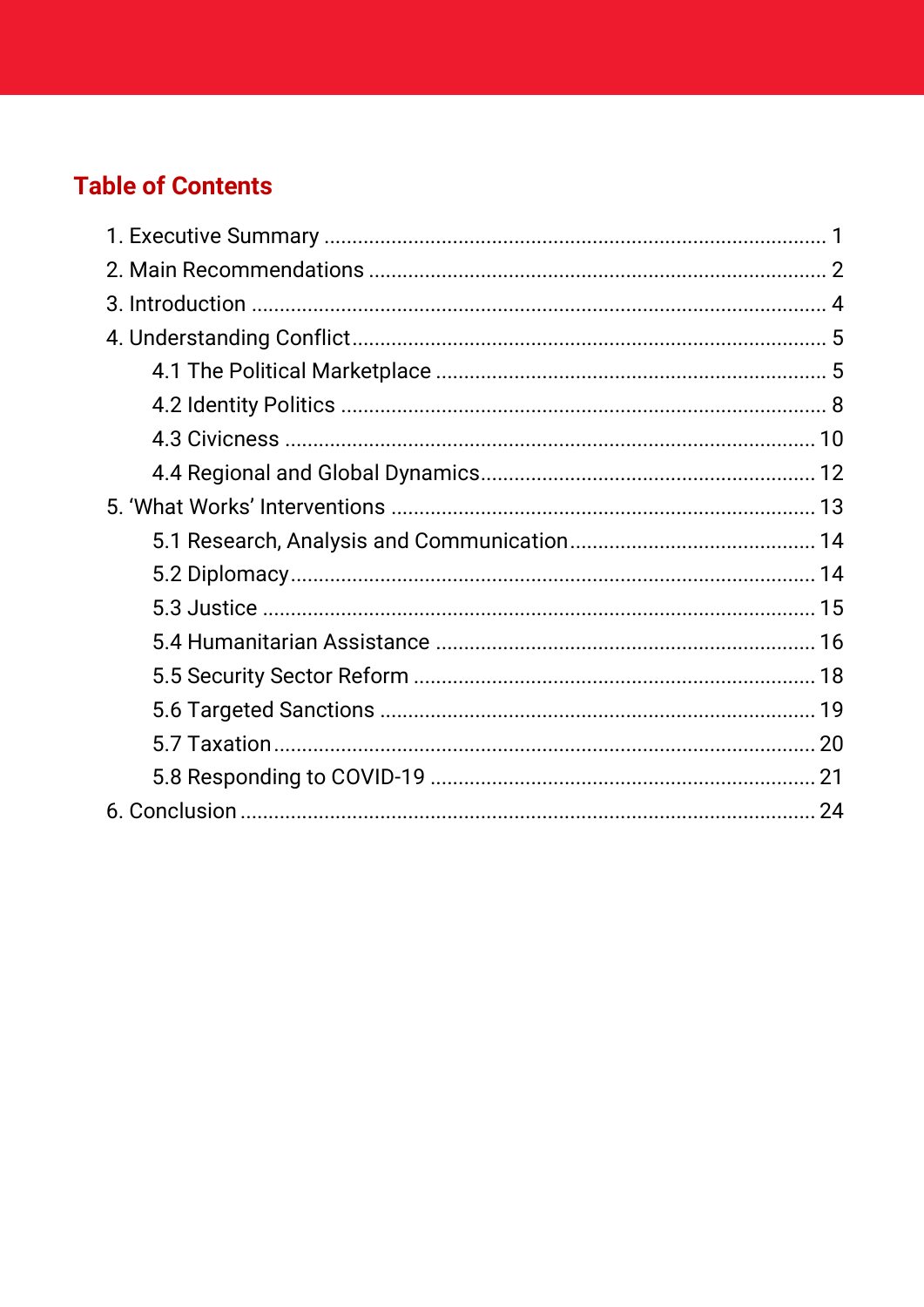#### <span id="page-3-0"></span>**1. Executive Summary**

This paper summarises research from four years of the DFID-funded and LSE-led Conflict Research Programme, which provides comparative research on the drivers of conflict and 'what works' to reduce violence in five of the world's most affected countries: Syria, Iraq, Somalia, South Sudan and the DRC. The findings are relevant for other conflicts, for example, Afghanistan, Yemen or the Sahel.

The paper is written to inform the UK Integrated Review and the creation of the Foreign, Commonwealth and Development Office. It argues that the UK can only be more secure in a more secure world. Today's conflicts are linked to other global issues including migration, extreme poverty, terrorism, organised crime and global pandemics. The UK cannot address these global issues and reduce global conflict unilaterally, and can only do so by working with partners, including through the multilateral system. This requires a decade-long, joined-up strategic approach focused on reducing conflict by applying the best diplomatic, development and defence resources available. Adopting such an approach would enable policymakers to continuously assess how UK and partner interventions interact with conflict at regional, national and local levels and to adapt them accordingly. This is clearly in the national interest, though we should expect UK interests in different parts of the world to come into tension with one another as conflicts and their protagonists evolve, for example if security related closures to borders or infrastructure disrupt trade and global economies or undermine local capacities to resist armed groups or respond to a pandemic. Better understanding these shifts could help HMG navigate trade-offs and act on opportunities as they emerge.

The first part of the paper sets out three 'logics' of conflict and peace, indicating that interventions within a strategic approach are more likely to work when they take account of these. We argue that conflict should be understood as a set of competing 'authorities' driven by these 'logics', rather than as a war between 'sides' or a project to build a central state entity. The logics are 1) the 'political marketplace', driven by financial transactions for loyalties 2) 'identity politics', which mobilise people to support violent agendas (either in support of, or in competition with the financial incentives of the political marketplace) and 3) 'civicness', the opportunities presented by civic actors organising to reduce conflict and build long term constituencies for public goods.

The second part of the paper notes interventions where our research has found evidence of a contribution to 'civic' outcomes. This does not mean that all these interventions should be supported everywhere, but that opportunities for 'civicness' should be supported where they emerge. The interventions identified include: 1) upholding international conventions and treaties; 2) peace talks that are multi-level and involve civic actors; 3) justice interventions that aid documentation and local problem solving during conflict; 4) humanitarian and development programmes that promote 'civicness' and livelihoods; 5) targeted sanctions that do not fuel the political marketplace; 6) civicminded coalitions for security reform; 7) tax systems that move away from predatory extortion and contribute to public goods; 8) crisis response (e.g. to COVID-19) that is developed in partnership with local communities.

We cannot know in advance what political formation will come out on top in these fragmented conflicts, but we can support actors that work towards UK interests; specifically where they contribute to civic good and to reducing conflict, and where they have potential, in time, to create stable nations that no longer pose a threat to the UK, are self-financing and enable local and global security and prosperity.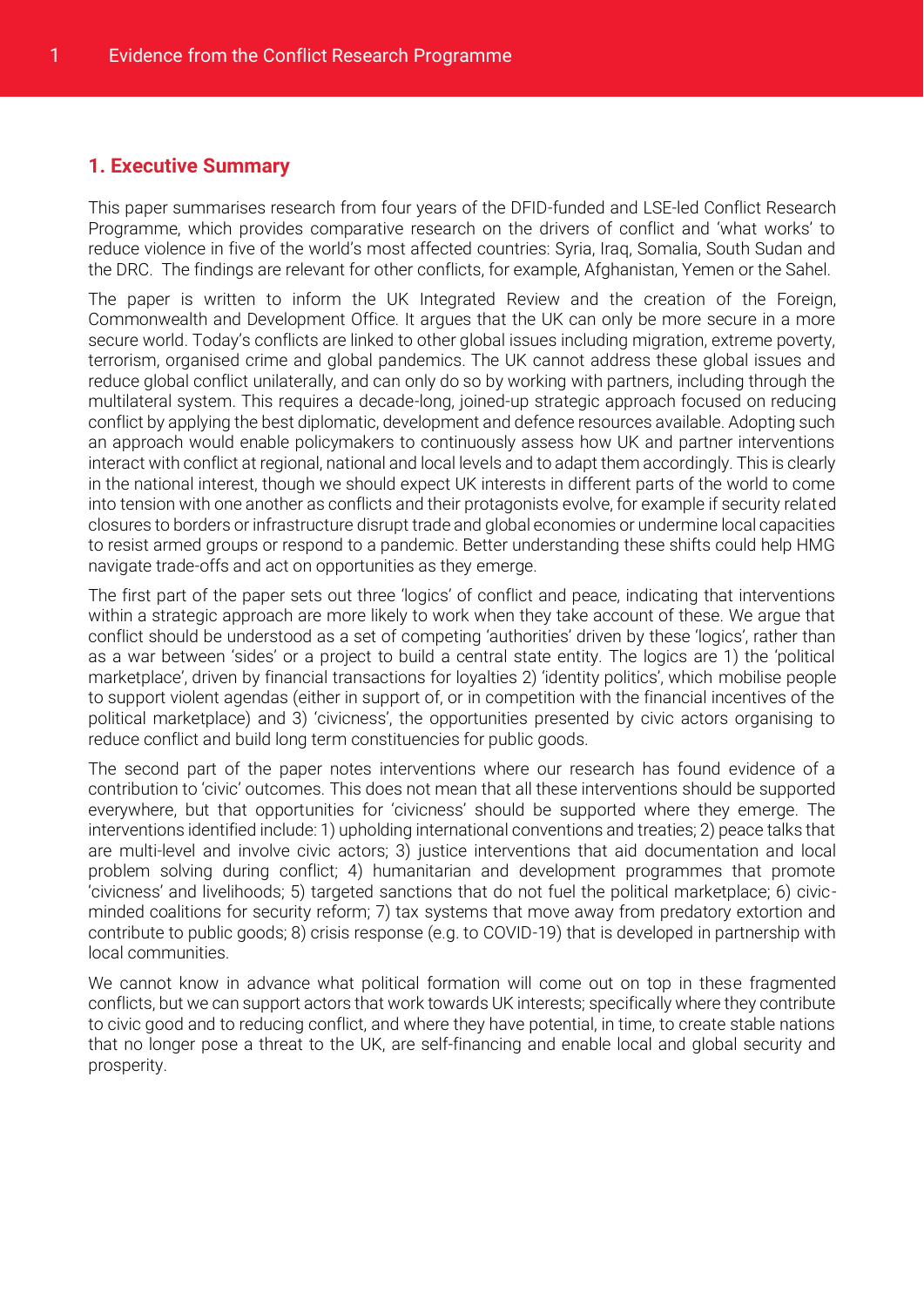#### <span id="page-4-0"></span>**2. Main Recommendations**

- Understand conflict as a pervasive and persistent [social condition](#page-6-1) and take a multi-level, multidimensional and long-term (decade or more) approach. Apply diplomatic and programme responses that adapt to context, rather than the standard international template of policy responses and benchmarks (such as pre-, during or post-conflict).
- Instead of seeing conflict in terms of 'sides', analyse it in terms of [multiple public authorities](#page-7-2)  [operating according to different logics.](#page-7-2) This can help policymakers to better understand how conflict actually works in practice (including the trade-offs and risks inherent in different interventions), to identify opportunities to mitigate its violent consequences, and to set realistic, balanced and coherent objectives.
- Conduct detailed analysis of patronage networks in conflict settings, and of the flows of finance that determine loyalties and authority, in order to understand the [logic of the political marketplace.](#page-7-1) Pay attention to shifts in power (e.g. the death of a key leader) or economics (e.g. changes in revenue sources) to track changes in incentive structures, determine openings for shifting the logic, and avoid interventions that might fuel it.
- Understand how identities are violently constructed (and reinforced by media and social media), through a [logic of exclusivist identity politics,](#page-10-1) as a way to gain and maintain authority; how patronage groups draw on identity-based narratives and scripts to mobilise public support; but also how identity-based allegiances may motivate behaviour that runs counter to financial incentives.
- Conflict analysis often seeks to identify spoilers, but should also pay attention to those who perform the opposite function, and represent a [logic of civicness:](#page-12-0) citizens, professionals, activists and office holders, from local to international levels, who find creative ways to broker agreements, contest sectarian cleavages or extremist ideologies, resist corruption, and open up spaces for nonviolent deliberation. CRP research has identified three forms of civicness: 1) activism or protest; 2) the behaviour of individuals, such as uncorrupted judges or impartial doctors, or those who engage in self-help and mutual assistance at community levels; and 3) safe spaces and local authorities that are protected from the dominant logics.
- Adopt a flexible approach to programming and avoid fragmented and contradictory responses. It is in the national interest for the UK to act as a [civic agent in relation to conflict.](#page-15-1) This means actively avoiding policies that risk reinforcing the political marketplace or exclusivist identity politics, as well as supporting civic initiatives.
- Currently, the move away from [multilateralism](#page-6-2) threatens to reinforce the dominant logics of the political marketplace and identity politics worldwide, as powers are increasingly intervening independently in support of different actors. It is vital to develop tools and capabilities that could enable the UK, along with others, to reverse these tendencies. Multilateralism is not sufficient in and of itself to the promotion of civicness, but it is a necessary starting point for coherent policymaking.
- Make conflict analysis and policy formation more agile, informed and reflexive. Prioritise [research,](#page-16-0)  [analysis and communication](#page-16-0) to build a detailed and dynamic knowledge of context, and amplify the voices of those directly affected by conflict at every stage. This includes decolonising research through greater engagement with local researchers.
- [Peace talks](#page-16-1) should be: aligned with interventions on the ground; multi-level, including local as well as global and regional talks; and inclusive. In the UN-led Syrian political talks, for example, the Civil Society Support Room (CSSR) not only enriched UN mediation efforts by improving analysis of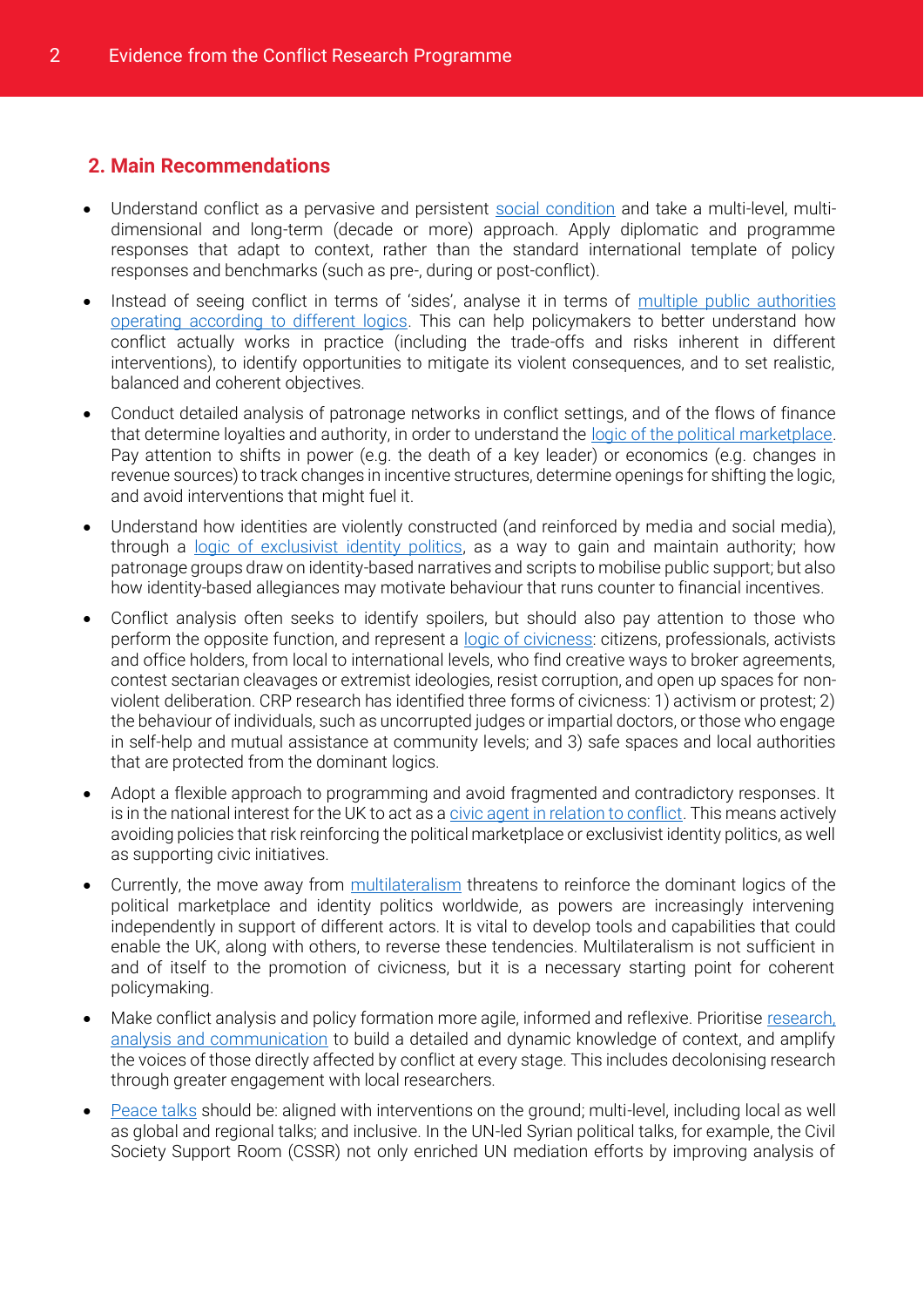conflict dynamics and signposting the way forward on key areas of agreement, but it also helped to facilitate humanitarian action on the ground and create the space for constituencies of change.

- [Justice](#page-17-0) should not be postponed until an overall settlement is reached, since the very nature of the political marketplace and identity politics involves a systematic disregard for the rule of law. In particular, there is a need to support legal activism, legal empowerment, community paralegalism, and efforts to document crimes committed during conflict.
- [Humanitarian assistance](#page-18-0) is necessary to save lives in conflict, but vulnerable to co-option. Longerterm programmes that support livelihoods and civicness, and draw on detailed knowledge of context to avoid fuelling the political marketplace and identity politics, are likely to be more effective. When it comes to urgent humanitarian response, for example in instances of acute food insecurity, policymakers should be aware of the challenges of integrating famine early warning systems and conflict analysis, and triangulate these with timely research on how communities predict, prevent and mitigate their own food insecurity (especially where these manifest a logic of civicness), while supporting broader efforts to hold those responsible to account.
- [Security sector reform](#page-20-0) works best in the context of civic coalitions that are able to articulate effective political demands for reform. Promote such coalitions by fostering security dialogues and transparency initiatives, capacity building for civic-minded actors in and outside government, and including discussion of such issues in peace talks.
- [Targeted sanctions](#page-21-0) are an instrument that affects the internal functioning of a political marketplace, and may be instrumentalised by the elites of the target country in their own transactional politics. Political marketplace analysis is a useful tool for assessing their intended and unintended political consequences.
- Promote the reform of [tax systems,](#page-22-0) not just as an economic exercise, but rather as a method to forge pathways out of the predatory logic of the political marketplace. This should include a focus on bottom-up initiatives to increase civil society tax literacy within countries, and proposals for progressive taxation to reduce existing inequities and economic grievances, which have both national and transnational financial dimensions. The present global crisis offers an opportunity to develop alternative methods of financing public authority so as to contribute to a shift of logic.
- The emergency response to [COVID-19,](#page-23-0) both by governments and international agencies, has a better chance of success if designed and implemented in consultation with affected communities. The political marketplace tends to subvert top-down responses. The reduction in global financial flows, especially oil revenues, has the potential to weaken the political marketplace. At the same time, the severity of the expected recession is likely to hurt small business and the most vulnerable in society, diminishing the potential for civicness.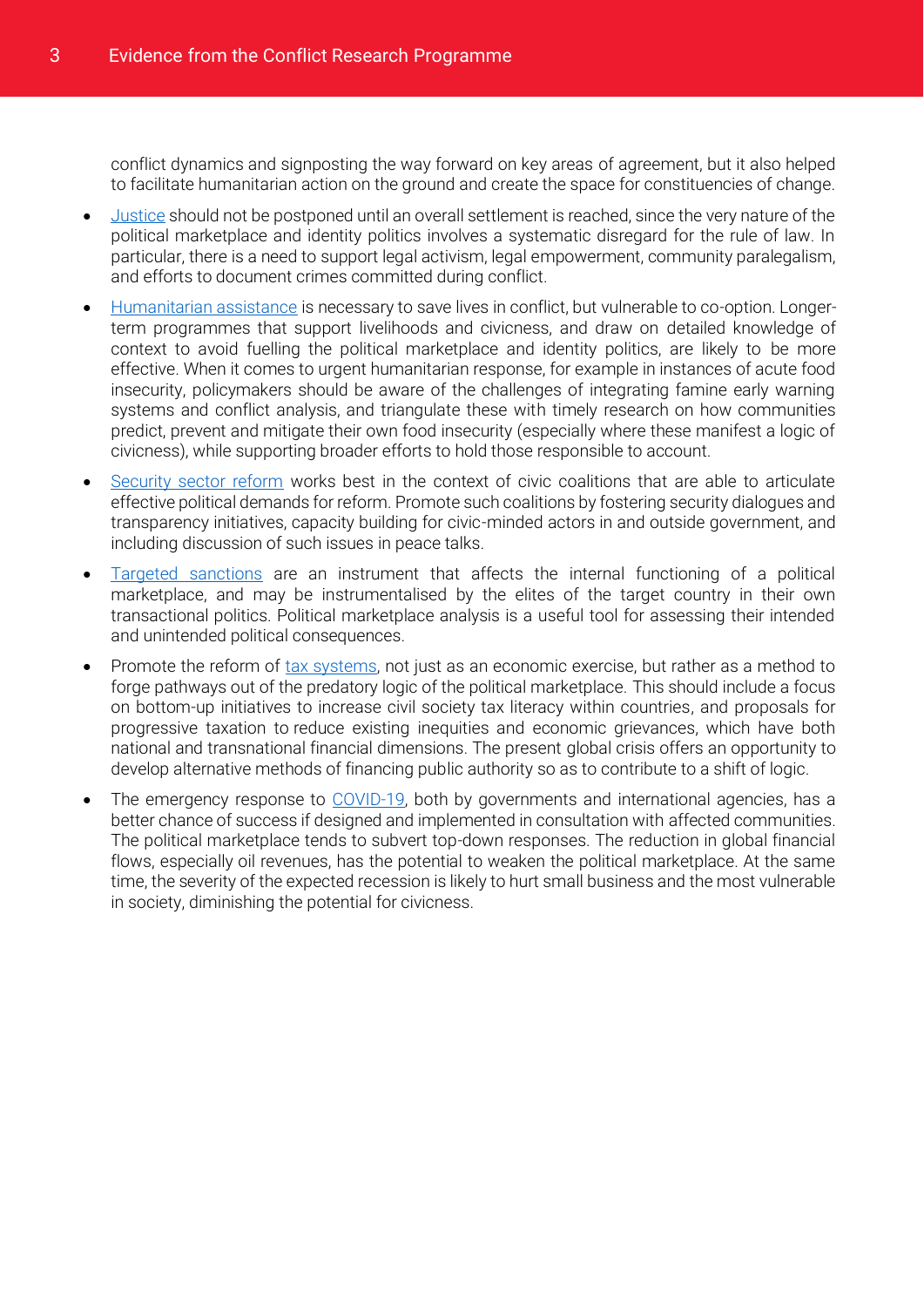#### <span id="page-6-0"></span>**3. Introduction**

 $\overline{a}$ 

The Conflict Research Programme (CRP) is a four-year multi-disciplinary research programme funded by DFID. It investigates the drivers of conflict and 'what works' interventions in five sites – the Democratic Republic of the Congo, Iraq, Somalia, South Sudan, and Syria. This note summarises our main findings, and their implications for HMG policy, as an input to the current process of reviewing the UK's defence, security and foreign policy and the creation of the Foreign, Commonwealth, and Development Office. The CRP's findings are framed by two broad conclusions.

<span id="page-6-1"></span>First, the CRP's research suggests that contemporary conflict can largely be understood as a pervasive and persistent social condition in which multiple groups, associated with fragmented forms of authority, depend on violence itself both for finance and for political mobilisation. This contrasts with the idea of conflict as a deep-rooted political contest between two sides, for example government and rebel, where the aim is winning, and where there are clear beginnings and endings. These conflicts persist in countries in which the state has been disassembled and its components are subject to different authorities, often rivalrous, and where transactional politics conducted for short-term advantage trumps organised institutional politics.

The implication of this is that the traditional toolbox for addressing conflict no longer works. Military intervention on one side or another carries a high risk of exacerbating violence. Top-down political diplomacy aimed at reaching a peace agreement usually formalises and entrenches the power structures inherent to the social condition. Humanitarian assistance, while it may be necessary, often fuels the political economy of conflict. What is needed instead is a multi-level, multi-dimensional and long-term approach, underpinned by detailed knowledge of context, and using a range of redesigned tools. The aim of such an approach is to chip away at the social condition of conflict by changing the logics that characterise the exercise of authority.

<span id="page-6-2"></span>Second, interventions designed to reduce the violent consequences of conflicts need to take account of their global and regional contexts, drivers and consequences. Contemporary conflicts are usually neither purely inter-state (international) nor purely intra-state (internal). In fragmented or disassembled states, the difference between internal and international is eroded. Conflicts are globalised and regionalised, involving transnational flows of arms, money, people (refugees, trafficked persons, international personnel, and volunteer fighters), smuggled commodities (for example oil, drugs, or antiquities) as well as basic necessities, such as food.<sup>1</sup>

Contemporary conflicts are inextricably linked to other global challenges, such as pandemics, climate change, extreme poverty, mass distress migration, high-level corruption, and the risk of nuclear war. For example, recent research on the impact of COVID-19 in some of our sites suggests that conflict areas are least able to cope with the illness, with significant consequences for the overall global impact of the pandemic, and for any future attempts at global containment of transmission.

The UK cannot insulate itself from the risks that arise from contemporary conflict. It is in the UK national interest to contribute to ways of reducing or ending conflicts that are sensitive to their regional and global drivers, and are integrated in multilateral frameworks. The UK does not have the capacity to insulate itself unilaterally from global risks and threats, or to engage in geopolitical rivalries on equal terms, especially after Brexit. The UK can only be secure in a more secure world. Conflicts represent the sharp end of global insecurity. This is why a focus on ending conflict, and helping the victims of conflict, should remain a major priority.

<sup>1</sup> This is evidenced, for example, in the CRP's database of transnational conflicts in Africa. See Noel Twagiramungu, Allard Duursma, Mulugeta Gebrehiwot and Alex de Waal, '[Re-describing Transnational Conflict in Africa](https://www.cambridge.org/core/services/aop-cambridge-core/content/view/FF6C2554F649469636A7083E507DB393/S0022278X19000107a.pdf/redescribing_transnational_conflict_in_africa.pdf),' *Journal of Modern African Studies* 57, no. 3 (2019).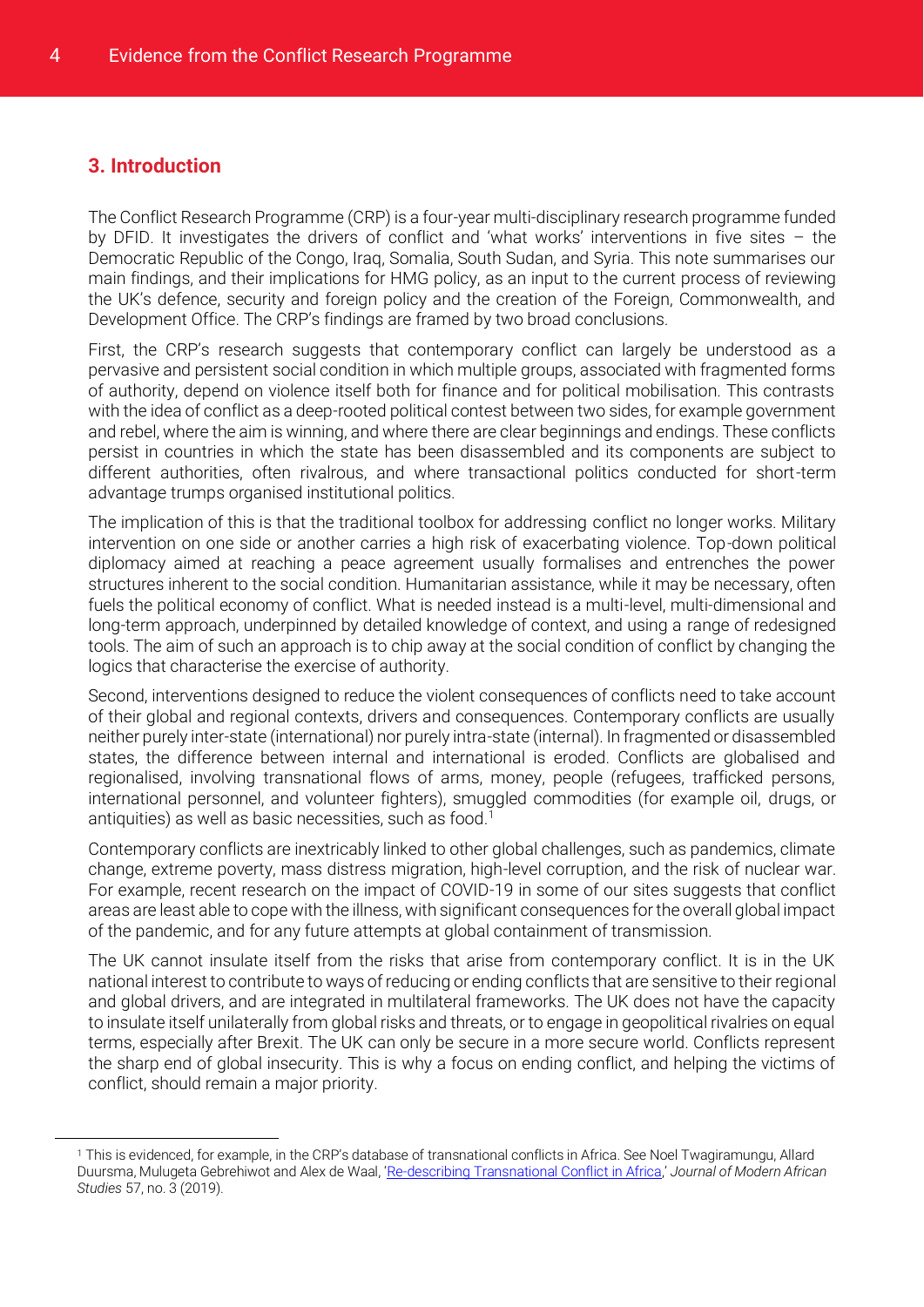As a contribution to this, the CRP has developed a framework for conflict analysis. This framework explains contemporary conflict in terms of the interaction between overlapping and competing logics of public authority, notably those of the political marketplace, identity politics, and civicness. Levels of violence, and ultimately the persistence of the social condition of conflict itself, depend on the changing nature of this interaction. CRP research suggests that interventions can 'work' when they open up space for a shift of logic, by weakening the generally dominant logics of the political marketplace and identity politics, and nurturing existing or potential 'pockets of civicness'.

The following sections first summarise CRP findings on the character of contemporary conflict, drawing on examples from its research sites, before outlining the kinds of interventions, tools and capabilities needed to address and mitigate its drivers and consequences.

#### <span id="page-7-0"></span>**4. Understanding Conflict**

<span id="page-7-2"></span>During conflict a variety of sources of 'public authority' emerges. These sources are often in competition with each other. State structures may play a role but are unlikely to be the only source of public authority. All of our sites are characterised by fragmented or disassembled states, so a public authority could be a municipality, a customary or religious authority, a regional organisation or an international institution. We argue that the central issue is not national versus local, or state versus non-state, but how these different forms of authority function - what we call the 'logic' of public authority. CRP research highlights the importance of three logics of public authority in particular (the CRP list is non-exhaustive): the political marketplace, where competition for power is monetised; identity politics, where exclusivist ideologies based on ethnicity or religion shape and are shaped by the distribution of power; and civicness, where something akin to a social contract between authority and citizens exists, even at the height of the most intense fighting. CRP research sites are dominated by the first two logics, which are the main drivers of violence. Nevertheless, what we might term 'pockets of civicness' exist in all CRP sites.

#### <span id="page-7-1"></span>**4.1 The Political Marketplace**

 $\overline{a}$ 

The political marketplace characterises all of our sites but has a different expression in each. There is no one model. We use the term 'political marketplace' to refer to a contemporary form of transactional politics where political power is commodified and subject to the rules of the market. In these countries, political loyalties and services are sold to the highest bidder in a competitive manner. For example, a ruler might bargain with members of the political elite over how much he needs to pay - in cash, or in access to other lucrative resources such as contracts - in return for their support. They exert pressure on him using their ability to mobilise votes, turn out crowds, or inflict damaging violence.

All of the political systems studied by the CRP are extraordinarily complicated and different, but they do share some general characteristics.<sup>2</sup> A successful formal state-building process is not taking place in any of these countries. Instead, transactional politics dominates over the functioning of formal institutions, and everyday transactional politics is exclusively an elite activity – there are significant barriers to participation for non-elites. Political power is fragmented, and different forms of violence (and the threat of violence) are widespread and diffused across all levels of society.

Political markets, such as the ones we study, usually occupy a subordinate position in the world economic order, and are subject to movements in global markets and regulatory regimes outside their control (for example, in grain or commodity prices, trade rules and agreements or the regulation of

<sup>2</sup> For a discussion, see Alex de Waal, Aditya Sarkar, Sarah Detzner, and Ben Spatz[, A Theory of Change for Violent Political](http://www.lse.ac.uk/international-development/Assets/Documents/ccs-research-unit/Conflict-Research-Programme/crp-memos/PMF-TOC-Feb-2020.pdf)  [Markets,](http://www.lse.ac.uk/international-development/Assets/Documents/ccs-research-unit/Conflict-Research-Programme/crp-memos/PMF-TOC-Feb-2020.pdf) Conflict Research Programme Memo, February 2020.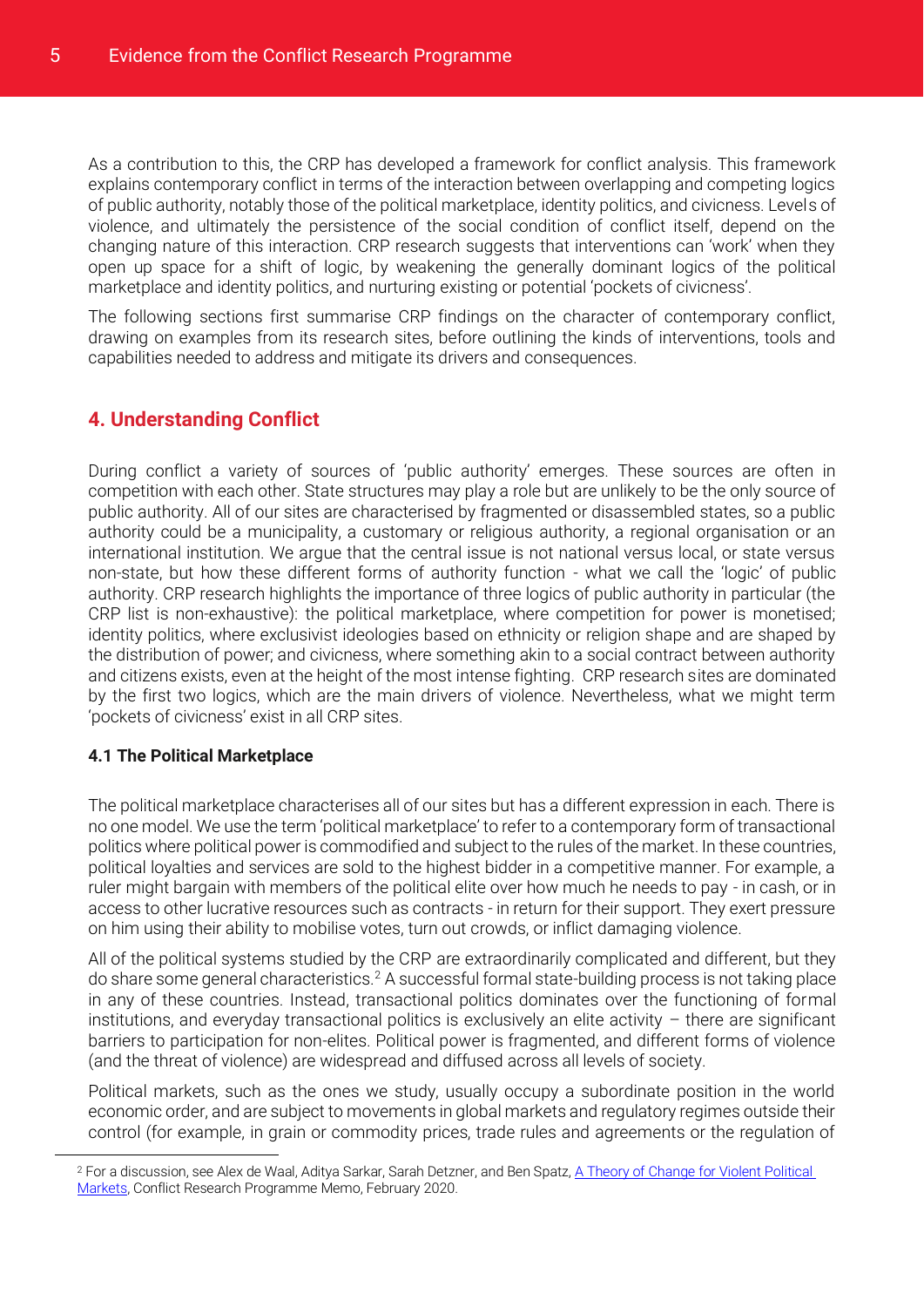illicit financial flows). As a result, they are uniquely vulnerable to external economic, political, and environmental shocks, and short-term politics in these countries is persistently unpredictable.

External interventions form a critical part of these political systems, by providing resources for, and by changing the incentives of, actors in the marketplace.

Finally, it is worth noting that not all fragile states are political markets, but all political markets are fragile states, or heading in that direction.

The CRP approach enables analysts to assess changes in political markets over time. The CRP is developing a toolkit (which is a diagnostic method, rather than a standardised template) that can help us to understand how these systems actually function, even if  $-$  or especially when  $-$  they present institutionalised facades to the outside world. The toolkit can also help policymakers understand how these political systems are likely to respond to external interventions and other political and economic shocks.

Among our cases, South Sudan is a classic example of a rentier marketplace, dependent on oil revenues, which collapsed when oil-production was shut down in 2012. Since then, political and military elites have relied on violence, pillage, funds and support from regional powers (notably Uganda and Sudan), as well as the prospective revenues from future peace deals, to fund their contest for power.<sup>3</sup> In the last three years, the regime of President Salva Kiir has emerged militarily dominant and financially more capable than its rivals, but has not consolidated authority over the people or the territory in any meaningful sense. In this context, 'peace' means moderation of the coercive, autocratic regime in Juba.<sup>4</sup> With the current collapse in international oil prices, prefiguring the transition to sustainable energy, South Sudan is also a poster child for the effects of unplanned or traumatic decarbonisation on fragile states.

Somalia, on the other hand, remains a deregulated political marketplace characterised by a still nascent (and conflictual) federal structure, the lack of an effective, centralised national army, and multiple external patrons with divergent geopolitical interests. Numerous internal configurations of power exist, including a fractured ruling coalition of convenience (known as the FFK according to the names of its leaders): President Farmajo; Prime Minister Khaire, and the Director General of NISA, Fahad Yasin. The FFK, which retains precarious control over the political marketplace in the capital, has developed close security and aid relationships with external patrons (including Ethiopia, Turkey, Qatar and to some extent, the USA), consolidated its control over revenue collection and contracting, and used coercion to achieve its strategic goals. Nonetheless, the ruling coalition's political agenda (beyond the pursuit/retention of political power and control) remains largely incoherent, reflecting the turbulence of the Somali political marketplace.<sup>5</sup>

The Democratic Republic of the Congo can be understood as an amalgamation of interlocking, but relatively autonomous (or segmented) political markets.<sup>6</sup> Political power (at the centre) is exercised through a series of constantly shifting networks and alliances, and Congo's political economy is shaped by coercion, and characterised by conflict over control of key sites of revenue generation, including production sites, marketplaces, border posts, infrastructure, forced monopolies, coercive

<sup>3</sup> Alan Boswell, Nanaho Yamanaka, Aditya Sarkar and Alex de Waal, The Security Arena in South Sudan: A Political Marketplace [Study,](https://sites.tufts.edu/wpf/files/2019/12/SSD-PMF-Case-Study-final-241119-d3.pdf) Conflict Research Programme Report, December 2019.

<sup>4</sup> Alex de Waal, Alan Boswell, David Deng, Rachel Ibreck, Matthew Benson and Jan Pospisil[, South Sudan: The Politics of Delay,](http://www.lse.ac.uk/international-development/Assets/Documents/ccs-research-unit/Conflict-Research-Programme/crp-memos/Politics-of-Delay-South-Sudan-3Dec19.pdf)  Conflict Research Programme Memo, December 2019.

<sup>5</sup> CRP Somalia Research Team, "Galmudug – Election Dynamics and Prospects," Research Memo, Mimeo; CRP Somalia Research Team, "Jubaland – Election Dynamics and Prospects," Research Memo, Mimeo; CRP Somalia Research Team, "Jubaland – Post Election Overview," Research Memo, Mimeo; CRP Somalia Research Team, "South West State of Somalia – Post Election Analysis," Research Memo, Mimeo; CRP Somalia Research Team, "Puntland – Retrospective Election Analysis," Research Memo, Mimeo; CRP Somalia Research Team, "Somali Region, Ethiopia – pre-election dynamics and prospects," Research Memo, Mimeo.

<sup>6</sup> Peer Schouten, Kasper Hoffmann, and Koen Vlassenroot, Congo's Violent Political Marketplace, forthcoming.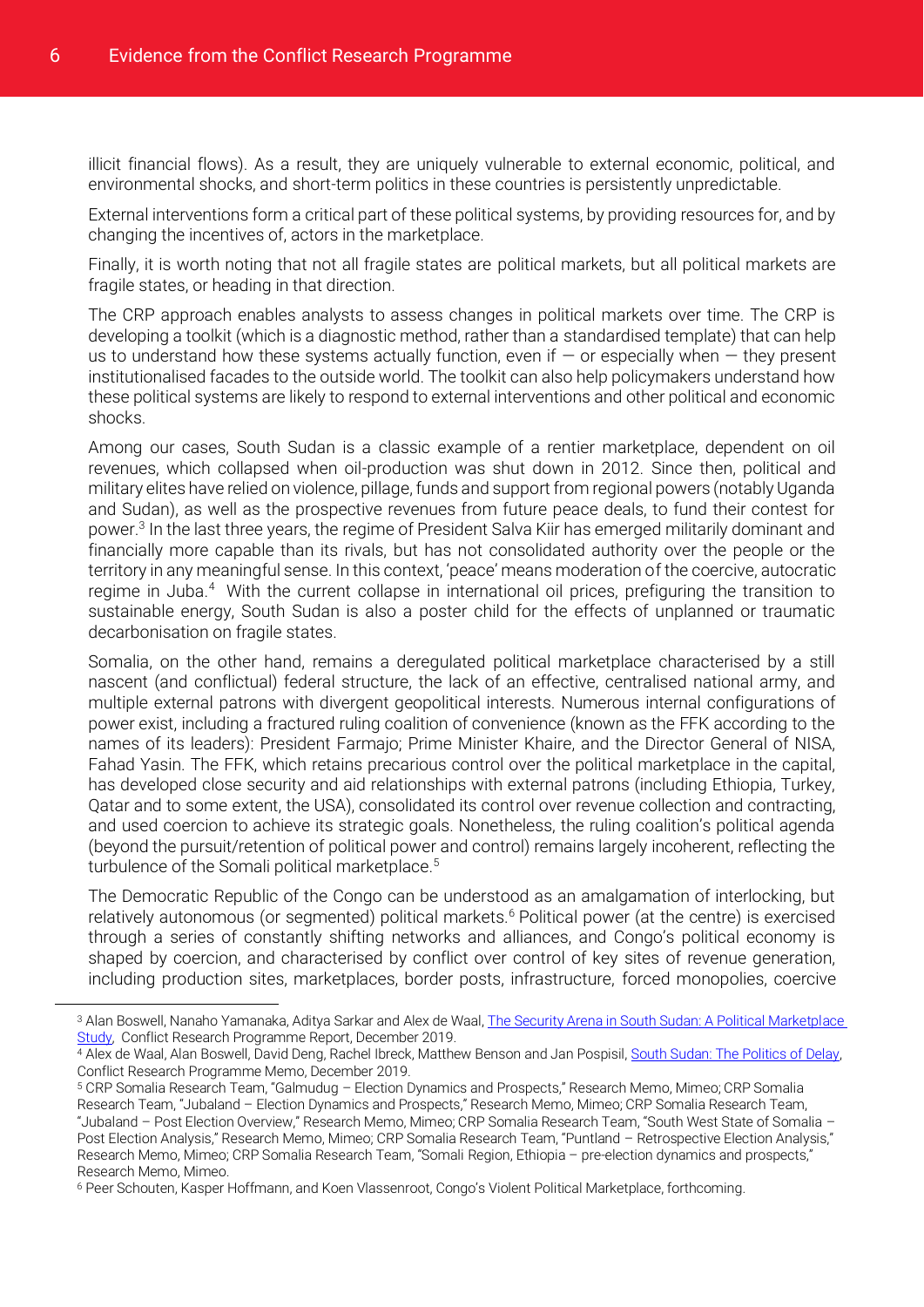resource extraction, price fixing and plunder and asset-stripping.<sup>7</sup> Eastern DRC, in particular, remains highly militarised and fragmented, with politics increasingly militarised and militarised politics increasingly 'democratised'. At last count, over 130 different armed groups exist in the Kivus alone, while the adjacent provinces of Tanganyika and Ituri are experiencing increasingly convoluted armed conflicts. It is worth noting that although a new round of political competition was triggered between the political networks of the former president Kabila and the current president Tshisekedi after elections in 2018, the rules of the Congolese political market remain unchanged.

The CRP focuses on two political systems in the Middle East: Iraq and Syria. The political marketplace in Iraq is centred around unstable (and often violent) coalition-based competition for control over oil resources, associated contracts and government ministries and payrolls.<sup>8</sup> Since 2003, most analysts have understood national power dynamics in Iraq through the lens of a national quota-based system (called *muhassasah* in Arabic) that distributes ministries and oil revenues across the country's political groups according to ethno-sectarian allocations. At the sub-national level, however, political power is constituted and maintained both through coercion and transactional deals (often involving external and regional actors). In the post-ISIL period, Iranian-backing for certain Popular Mobilisation Forces have transformed provincial political and security landscapes, to become the principal security actors in areas across several of the predominantly Sunni provinces, where they have traded on the role as guarantors of stability for taking cuts from local business and levying informal taxes, as well in some cases persuading the local populace to vote for their electoral candidate. <sup>9</sup> Opportunistic alliances often cut across ethno-sectarian lines, defying assumptions around post-2003 identity-based politics. The primacy of purchasing loyalties over providing services has led to poor governance and pervasive instability, which is only likely to be exacerbated in the face of falling oil revenues.<sup>10</sup>

Syria, the last of our cases, is a highly segmented conflict marketplace, which has been reconfigured rapidly since 2011 due to the inflow of external resources and force. The Syrian political market shifted from a centralised authoritarian state prior to the ascendance of Bashar al-Assad, to a violent war economy where the role of external actors became more important (in around 2012-13). <sup>11</sup> International intervention functioned very differently in different segments of the market. Financial patronage from Gulf states and U.S. military assistance contributed to a highly deregulated and competitive market in opposition areas. More recently, Russian and Iranian interventions have assisted regime efforts to consolidate the market by force, with some success in the regimedominated market segment. Critically, however, the political system that has emerged from the conflict is not the centralised authoritarian system which existed prior to 2011, but a landscape consisting of several differentiated segments, combined with an oligopolistic structure in the regimecontrolled areas in which authoritarian gangsterism combines with kleptocracy.<sup>12</sup>

<sup>7</sup> Tatiana Carayannis, Koen Vlassenroot, Kasper Hoffmann and Aaron Pangburn[, Competing networks and political order in the](http://www.lse.ac.uk/international-development/Assets/Documents/ccs-research-unit/Conflict-Research-Programme/crp-synthesis-paper/drc-synthesis-paper-2018-final.pdf)  [Democratic Republic of Congo: a literature review on the logics of public authority and international intervention,](http://www.lse.ac.uk/international-development/Assets/Documents/ccs-research-unit/Conflict-Research-Programme/crp-synthesis-paper/drc-synthesis-paper-2018-final.pdf) Conflict Research Programme Synthesis Paper, 2017.

<sup>8</sup> Toby Dodge, Zeynep Kaya, Kyra Luchtenberg, Sarah Mathieu-Comtois, Bahra Saleh, Christine M. van den Toorn, Andrea Turpin-King and Jessica Watkins, Iraq Synthesis [Paper: Understanding the Drivers of Conflict in Iraq,](http://www.lse.ac.uk/international-development/Assets/Documents/ccs-research-unit/Conflict-Research-Programme/crp-synthesis-paper/Iraq-synthesis-paper-understanding-the-drivers-2018.pdf) Conflict Research Programme Synthesis Paper, 2018.

<sup>9</sup> This will be expanded on in a forthcoming CRP article. Jessica Watkins & Mustafa Hasan, 'Post-ISIL Reconciliation in Iraq and the Local Anatomy of National Grievances: The Case of Yathrib'.

<sup>10</sup> See Mac Skelton and Zmkan Ali Saleem, Iraq's Political Marketplace at the Subnational Level: The Struggle for Power in [Three Provinces,](http://eprints.lse.ac.uk/105184/3/Iraq_s_Political_Marketplace.pdf) Conflict Research Programme Report, 2020.

<sup>11</sup> See Anne Marie Baylouny and Creighton A. Mullins, "Cash is King: Financial Sponsorship and Changing Priorities in the Syrian Civil War," Studies in Conflict and Terrorism 41, no.12 (2018): 990-1010. See also Vesna Bojicic-Dzelilovic and Rim Turkmani, ['War Economy, Governance and Security in Syria's Opposition Controlled Areas'](https://www.stabilityjournal.org/articles/10.5334/sta.569/), Stability: *International Journal of Security and Development* 7, no.1 (2018): 1-17.

<sup>12</sup> Yahya Fares, "The Political Marketplace in Syria," 2019, Mimeo.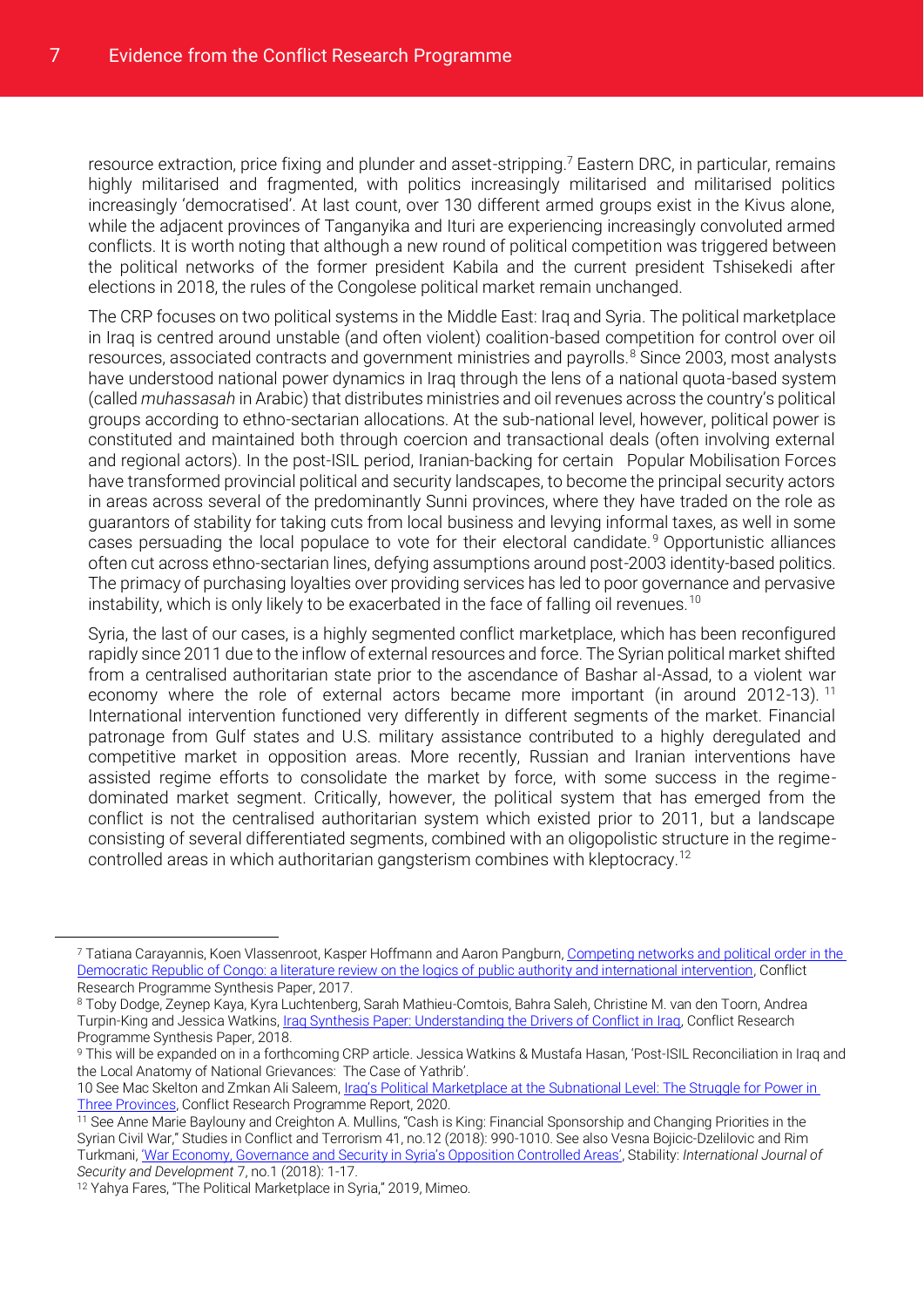#### <span id="page-10-1"></span><span id="page-10-0"></span>**4.2 Identity Politics**

Exclusivist identity politics also occur in all CRP sites. The term refers to the claim to power on the basis of an exclusive identity, which could be ethnic or religious - for example, Dinka versus Nuer in South Sudan, or Sunni versus Shi'ia in Syria. The puzzle of the resurgence of politicised religion, nativism and various forms of exclusivist nationalism in the contemporary globalised world has preoccupied numerous scholars and other commentators. This puzzle is even more marked in the case of political marketplaces: there is no inherent reason why this ultra-neo-liberal system of governance should be associated with exclusivist identities. While most political markets are oligopolies with limited competition, their 'ideal type' is a more 'perfect' competitive political market in which identity-based affiliations are dissolved and replaced by individualised, opportunistic calculus. Indeed, one of the original rationales for formulating the political marketplace framework was to challenge identity-based framings of the wars in Sudan and Somalia: in both these countries, the observed political calculus of members of the elite were based on individual tactical bargaining in a competitive environment, routinely transgressing any principles of ethnic solidarity.

What we find is that money is necessarily supplemented, by what we term 'identity capital', as a method of political mobilisation, or of recruitment into armed groups. Financial incentives alone cannot explain why men (and it is usually men) are ready to kill and to risk their lives. The notion of identity capital is adapted from Pierre Bourdieu's concepts of social and cultural capital acquired through education, taste, and family background; his theory explains the stability of complex and unequal social orders. Our contexts differ from European late modernity, which was Bourdieu's focus. Our countries are disrupted and disordered; among their most salient characteristics are fierce contests over formal institutions and norms.

Violence produces dramatic changes in power relations and the types of resources on which power asymmetries are based. All forms of capital - material, social and cultural - are dramatically transformed and reordered through violence and reinvented brutalist forms of identity capital are established. For example, social assumptions based on, say, taste or education, are upended and supplanted by a simplistic identification with ethnic or sectarian identity units. Just as in the UK, during the Brexit debate, being British or English came to mean more than being expert, something similar happens in our conflict zones.

Political entrepreneurs make use of identity capital in order to reframe social discord, to dub political opponents as dangerous enemies or 'terrorists', or to provide a mechanism for organising a cohesive armed unit, inspiring selfless actions among followers or enticing support from foreign sponsors. <sup>13</sup> In eastern Congo, for instance, ethnic identity capital is one of the most salient resources of leaders of local armed groups, especially Mai-Mai groups,<sup>14</sup> and customary chiefs.<sup>15</sup>

<sup>13</sup> For an example, see Jessica Watkins, 'Beyond Sectarianism? Transnational Identity Politics & Conflict in the Modern Middle [East: Pasts, Presents, Futures](https://blogs.lse.ac.uk/crp/2018/11/07/beyond-sectarianism-transnational-identity-politics-conflict-in-the-modern-middleeast/)', Middle East Centre Blog, 2018.

<sup>14</sup> Mai-Mai groups are often mobilised within particular ethnic communities and to a large extent their public authority is built through their claims to defend these against foreign intruders, which can be framed in a number of ways (e.g. ethnic adversaries, state authorities, mining companies). In a context like eastern DRC marked by decades of multi-scalar violent conflict, institutionalised ethnic competition, militarisation, oppression, and patronage politics, ethnic capital has become a highly valuable political resource. It enables the leaders of armed groups to accumulate political and economic resources See Hoffmann, K., Verweijen, J., 2018. Rebel rule: A governmentality perspective. *African Affairs* 118 1–23. And Hoffmann and Verweijen[: Rethinking](https://blogs.lse.ac.uk/crp/2018/10/03/mai-mai-groups-in-eastern-congo/) [Rebel Rule: How Mai-Mai groups in eastern Congo govern,](https://blogs.lse.ac.uk/crp/2018/10/03/mai-mai-groups-in-eastern-congo/) Conflict Research Programme Blog, 03 October 2018.

<sup>15</sup> Customary chiefs are considered to embody and guard the traditional values of ethnic communities in eastern Congo. Ethnic identity capital is the core resource of customary chief's public authority, which is considerable. It has made them important political actors in rural areas in eastern Congo and enabled them to exercise control over resource and people there. For those reasons they are attractive allies and partners for external actors like rebel leaderships, army units, NGO's, confessional organisations and business people. They can help mobilise recruits for armed groups, shape electoral outcomes,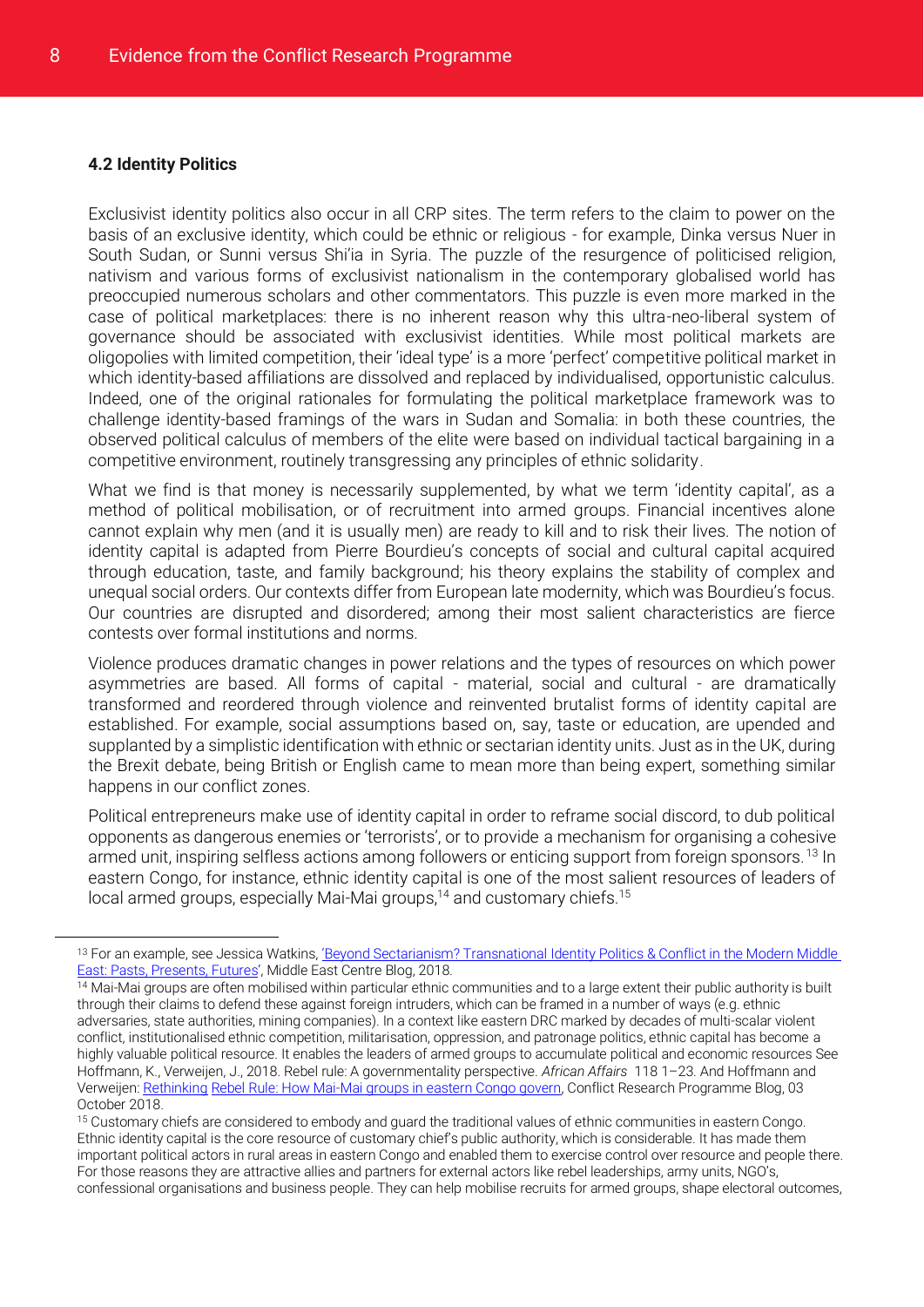Whether motivated by ambition, opportunism or desperation, a politician can draw on identity capital as well as money. But identity capital may follow a logic of its own; once people have experienced killing or the loss of loved ones in the name of identity, its singularity and exclusivity becomes entrenched, so that the politician remains forever marked by the identity label he opportunistically took on, and associated identity custodians and advocates are entangled in a political and social process for which they are poorly prepared. Violence represents a process through which fragmented forms of exclusive, singular and fixed identities are elevated as a way of establishing political legitimacy for disassembled public authorities, disrupting earlier forms of national identity associated with state formation.<sup>16</sup>

Our research in Somalia, <sup>17</sup> Syria, <sup>18</sup> and Iraq, <sup>19</sup> investigates the process through which singular identities are constructed. In the case of Somalia, it was the war of 1987 to 1992 that turned out to be pivotal in the trajectory from a modernist state to a set of disassembled public authorities defined in terms of clan units. In Syria, sectarianisation was a deliberate process, fostered both by regime and Islamist militias, funded by different Gulf donors, through the selective use of violence, and combined with public messaging in the first few years of the war. In Iraq, it was the political settlement post-2003 which confirmed Shi'a Islamist parties as dominant, and the emergence of a Sunni-Islamist insurgency which consolidated sectarian divisions. Iran's political backing for Shi'a Islamist figures, military support for predominantly Shi'a Popular Mobilisation Forces to combat ISIL, and financial and technical support for Shi'a clerics, charities, and television channels has undoubtedly magnified the sectarian aspects of grievances between Iraqis.<sup>20</sup>

Irrespective of how they began, wars tend to become framed as intra-ethnic, or intra-confessional, as they proceed. There are several likely reasons for this: political leaders' preference for appointing their close kin to the most sensitive security positions (in government or armed opposition); the efficacy of ethnic manipulation by political leaders at times of anxiety; the tendency of people to seek out family or ethnic protectors at times of insecurity; the fact that territorially-based armed groups are more likely to survive the initial rapid survival-of-the-fittest competition in a condition of violent turmoil; the fact that rural insurgencies tend to be more resilient than urban ones, and rural territories tend to be ethnically homogenous; the preference for external sponsors to select armed groups organised on their preferred identity basis; and the cycle of atrocity and grievance that consolidates identity-based opposition.

The result is that even when a conflict begins as (for example) a broad-based opposition to dictatorship, a protracted war tends to be redefined as a conflict among identity units. Beneath the overt conflict on ethnic or sectarian lines is a continuing contestation of the terms of the war between two categories: those that remain from the broad-based opposition, regrouped as civil society, who are pitted against exclusivist identity-based politics on all sides.

and provide access to land for investment. In other words, identity capital makes customary chiefs important actors in eastern Congo's conflict dynamics. Hoffmann, K., Vlassenroot, K., Mudinga, E., 2020. Courses au pouvoir: the struggle over customary [capital in the eastern Democratic Republic of Congo.](https://doi.org/10.1080/17531055.2019.1711321) *Journal of East African Studies* 14, 125–144.; Hoffmann K., Vlassenroot, K. and Mudinga, E., 2020[; Conflict and Chieftaincy in the Democratic Republic of the Congo,](https://blogs.lse.ac.uk/crp/2020/03/25/conflict-and-chieftaincy-drc/) Conflict Research Progrmmae Blog, 25 March 2020.

<sup>&</sup>lt;sup>16</sup> Mary Kaldor and Alex de Waal, <u>['Identity Formation and the Political Marketplace'](https://blogs.lse.ac.uk/crp/2018/11/29/identity-politics-and-the-political-marketplace/)</u>, Conflict, Security and Development, forthcoming. See also Mary Kaldor, <u>Identity Politics and the Political Marketplace</u>, Conflict Research Programme Blog, 29 November 2018.

<sup>17</sup> Alex de Waal, 'Somalia's Dissassembled State: Clan Unit Formation and the Political Marketplace', Conflict, Security and Development, forthcoming. See also Alex de Waal, The Prairie Fire that Burned Mogadishu: The Logic of Clan Formation in [Somalia'](http://eprints.lse.ac.uk/100258/1/The_Prarie_Fire_that_burned_Mogadishu_final_1.pdf), Conflict Research Programme/World Peace Foundation Occasional Paper, December 2018.

<sup>&</sup>lt;sup>18</sup> Sami Hadaya, 'Sectarianisation in Syria: The Disintegration of a Popular Struggle', forthcoming paper.

<sup>&</sup>lt;sup>19</sup> Toby Dodge, [Seeking to Explain Sectarian Mobilisation in the Middle East'](https://blogs.lse.ac.uk/mec/2018/09/11/seeking-to-explain-sectarian-mobilisation-in-the-middle-east/), Middle East Centre Blog, September 2018, <sup>20</sup> Jessica Watkins, ['Iran in Iraq: The limits of 'Smart Power' in the Face of Public Protest'](http://eprints.lse.ac.uk/105768/2/Iran_in_Iraq.pdf). LSE Middle East Centre paper for the Conflict Research Programme, July 2020.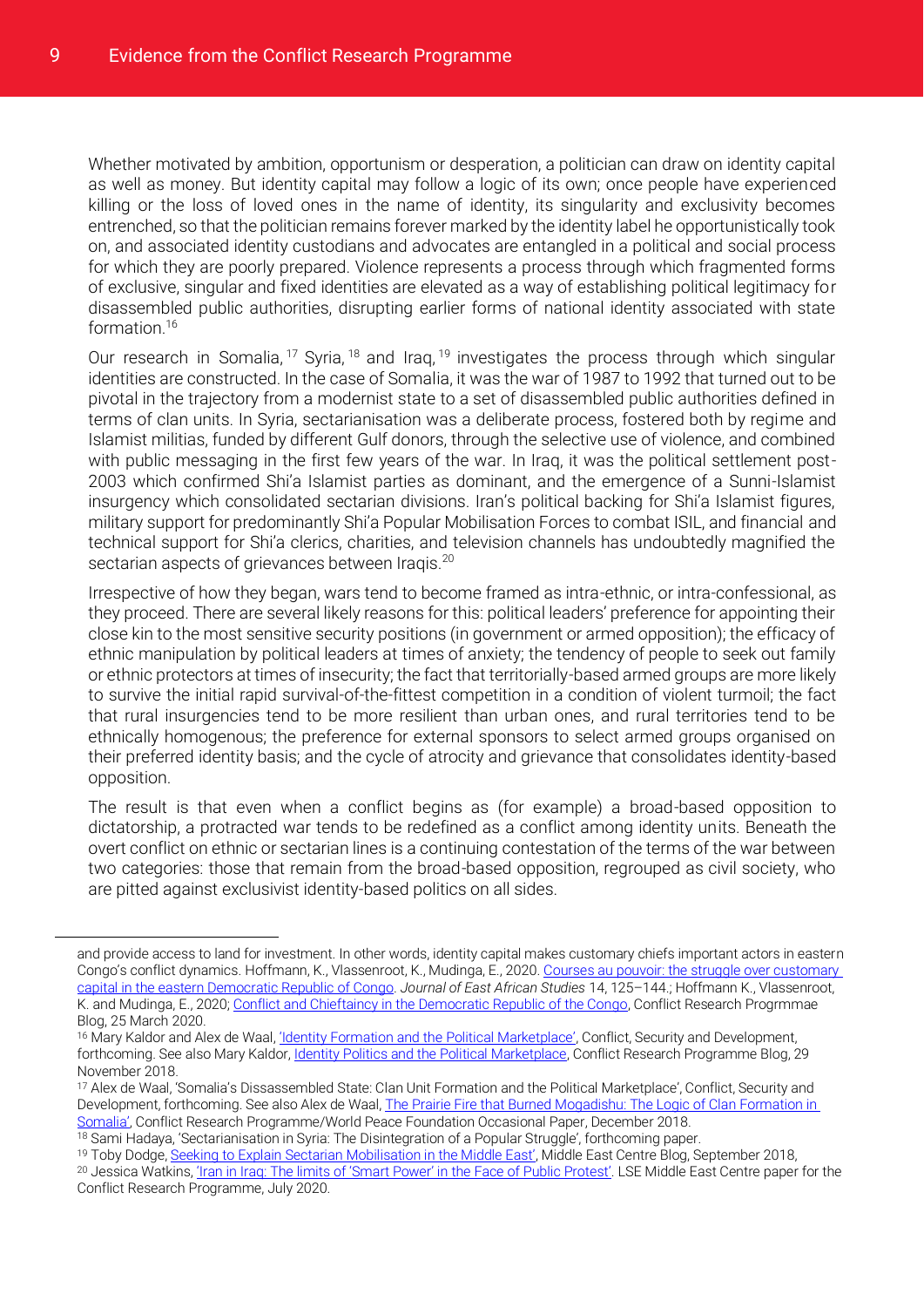The dominant international approach to conflict resolution reinforces this tendency. Our research suggests that peace agreements (and, in common parlance, political settlements) tend to confirm, legitimise, and consolidate the process of political identity formation that occurred during the war. Such agreements do not necessarily end violence, but rather mark the moment when an international presence is deployed in the conflict zone. Indeed because of the consolidation of both identity politics and the political marketplace, the post-agreement situation is necessarily marked by continued turbulence and disorder, even if violence between the disassembled units, as opposed to violence against civilians, is lessened. Bell and Pospisil use the term 'formalised political unsettlements' to describe such agreements.<sup>21</sup>

Finally, our research shows that even though they tend to co-occur, the relationship between identity politics and the political marketplace is by no means harmonious. Identity politics has its own logic that may contradict the requirements of transactional politics. There is no neat fit between disassembled political units, identity politics and the political marketplace. Indeed research in South Sudan uncovered the term 'Nuer weu' – the Nuer of Dinka money- referring to a Nuer politician who struck a deal with a Dinka dominated government, following the logic of the political marketplace; something that was applauded by the international community as providing a basis for future agreement but which could not carry popular support.<sup>22</sup>

#### <span id="page-12-0"></span>**4.3 Civicness**

 $\overline{a}$ 

Not all actions, spaces and institutions within conflicts are governed by the logics outlined above. A major finding of the CRP is that, in all of our field sites, and in the international dynamics and processes that relate to them, there are examples of a logic of civicness: civic-minded forms of resistance to corruption or exclusivism, mutual assistance within communities, and attempts to preserve or build forms of public authority more oriented towards the public good. Indeed, the existence of what might be called 'pockets of civicness' is a necessary condition for survival. In the midst of violence and criminality, it is only through the prevalence of civicness that minimal access to public services such as health and education or water and electricity is possible.

Civicness should not be confused with civil society, although the terms share the same roots.<sup>23</sup> Civil society in its contemporary meaning tends to refer to NGOs or to grassroots community groups. Such institutions and groups are perhaps likely to behave in civic ways, but they can easily be ethnicised or, in cases where they are dependent on external funding, be captured by political markets. Civicness may refer to activism but, more often, it relates to the behaviour of those who are engaged in public activities such as the provision of welfare, the courts of justice, the police and security services, the media, or even political assemblies that represent the concrete expression of the relationship between the polity and the individual.

Our research has uncovered three forms of civicness. The first is direct activism and protests. Demonstrations in Iraq, Lebanon and Sudan have been explicitly organised around a narrative of opposition to corruption (one product of the political marketplace) and sectarianism (exclusive identity politics). In Iraq, the slogan '*Bis mil-din baguna al-haramiya*' means 'In the name of religion we were robbed by looters'.<sup>24</sup> The logics of the political marketplace and of exclusivist identity politics tend to

<sup>21</sup> Christine Bell and Jan Pospisil 'Navigating Inclusion in Transitions from Conflict: The Formalised Political Unsettlement' *Journal of International Development*, 29, no.5 (2017).

<sup>22</sup> Naomi R. Pendle, 'The "Nuer of Dinka money" and the demands of the dead: Contesting the moral limits of monetised politics in South Sudan', Conflict, Security and Development, forthcoming.

<sup>&</sup>lt;sup>23</sup> Mary Kaldor, *The phenomenon of civicness and researching its advancement*, Conflict Research Programme Blog, 22 May 2019.

<sup>24</sup> Zahra Ali, ['Protest movements in Iraq in the age of a "new civil society"',](https://blogs.lse.ac.uk/crp/2019/10/03/protest-movements-in-iraq-in-the-age-of-new-civil-society/) Conflict Research Programme Blog, 03 October 2019.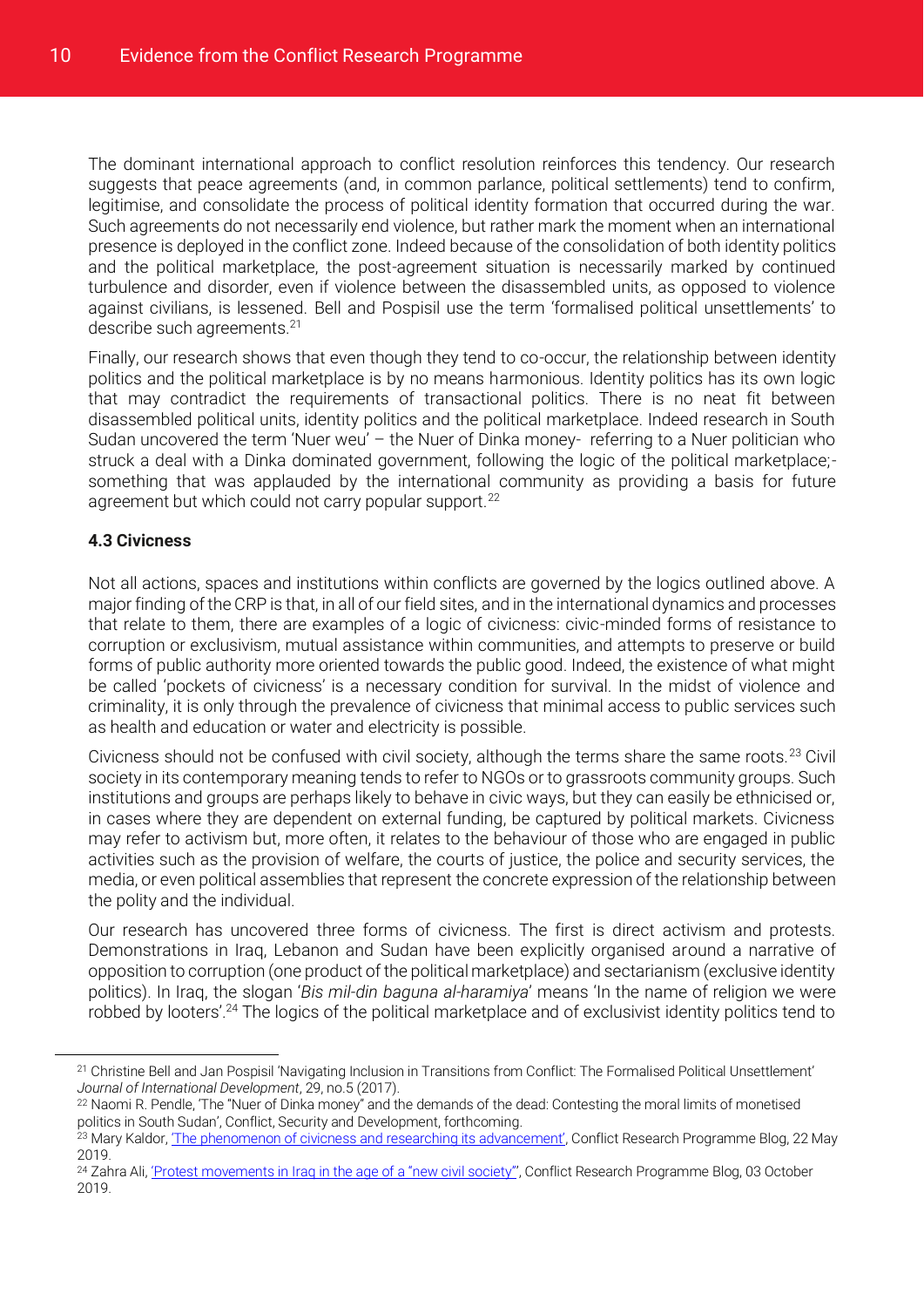be violently gendered, and it is notable that large numbers of women have been prominent within peaceful protests in all three countries.

The second type of example has to do with the behaviour of individuals ranging from officials to those who work in public services to ordinary citizens. Thus, for example, in Iraq, we find doctors and nurses who refuse instructions from above to treat patients according to sectarian criteria.<sup>25</sup> Or in South Sudan, we find legal activism, fascinating examples of how 'committed judges, chiefs, lawyers and citizens try to reckon with everyday injustices even during a civil war.<sup>' 26</sup> In Syria, we find first responders to humanitarian emergencies like the White Helmets, or groups of people who try to keep public services going like the People of Aleppo who brought together engineers to repair water supplies, electricity or gas pipes.

And a third type of civicness is to be found in safe spaces or even local authorities who have negotiated local-level ceasefires based on the involvement of citizens. While there are many examples in Syria of ceasefires that involve surrender to regime forces, there are also examples of negotiated safe spaces within the fighting. In eastern Ghouta, for example, under siege for most of the war, a dairy farmer, whose products were needed to feed Damascus made a deal with the government not to bomb his farm, which became a safe place for displaced persons and other victims of violence. Hama is another example where the dignitaries of the town kept out both government and opposition forces.

It is important to note that parties to a conflict may also carry out acts of civicness or may co-opt civicness. In many places, politicians or armed groups may support 'civic' projects, but their capacity to do so is constrained by the logic of the system  $-$  they are 'prisoners of the deal'.<sup>27</sup>

The research on roadblocks in eastern Congo, for instance, shows that not all roadblocks erected by the notoriously corrupt Congolese army are viewed unfavourably. Roadblocks erected in high-risk areas are sometimes viewed favourably by travellers and residents as they provide some deterrent to robberies and kidnapping. In addition, they may provide shelter for travellers.<sup>28</sup> While in Iraq, Hashd al-*Sha'abi* or Popular Mobilisation Forces (PMF), parts of which are backed by Iran, have sought to associate themselves with the protest movement despite the fact that many of the protestors are very opposed to Iran.<sup>29</sup>

Another example from the DRC is the opening up of the democratic space as part of elections.<sup>30</sup> CRP research shows how citizens have claimed their right to vote as an expression of civicness. Armed groups have been directly engaged in campaigning, but the threat of using violence was not successful in guiding citizens' voting behaviour. While a large part of the population developed strategies to accept the presence of candidates imposed by these armed groups, in most cases they did not vote for them. It shows the need to revise the sometimes simplistic, distinction between acts considered as civic and democratic and those considered non-civic and non-democratic (e.g. violence, identity politics, the trading of money for political support etc.). Our research indicates that such apparently opposite acts can, in reality, be complementary.

An interesting finding from our sites is that the international encounter can enhance civicness. This does not necessarily mean through funding; other types of international action can also be effective

<sup>25</sup> J. Mac Skelton, 'Cross-Sectarian Social Networks and Movements in Iraq: The Case of Healthcare', paper given at CRP civicness workshop, February 2020.

<sup>26</sup> Rachel Ibreck, South Sudan's Injustice System: Law and Activism on the Frontline (London: Zed Books, 2019), p. 3. <sup>27</sup> Zmkan Ali Saleem[, 'Prisoner of the Deal: Nineveh's governor and local state capture',](https://blogs.lse.ac.uk/crp/2020/03/12/prisoner-of-the-deal-ninevehs-governor-and-local-state-capture/) Conflict Research Programme Blog, 2020.

<sup>28</sup> Bismiwa, Stanislas, Bienvenu Mukungilwa, Godefroid Muzalia, and Kasper Hoffmann: Beyond Predation: The social dynamics of roadblocks in eastern Congo, Research Brief, forthcoming.

<sup>&</sup>lt;sup>29</sup> Jessica Watkins, *'Iran in Irag: The limits of 'Smart Power' in the Face of Public Protest'*. LSE Middle East Centre paper for the Conflict Research Programme, July 2020.

<sup>30</sup> Koen Vlassenroot, Godefroid Muzalia, Emery Mudinga, Aymar Nyenyezi Bisoka, Tumukule, [Tumukwepe: How 'Citoyenneté'](https://blogs.lse.ac.uk/crp/2019/05/31/citoyennete-democratic-space-congo-2018-elections/)  [Reshaped the Democratic Space during Congo's 2018 Elections](https://blogs.lse.ac.uk/crp/2019/05/31/citoyennete-democratic-space-congo-2018-elections/), Conflict Research Programme Blog, 31 May 2019.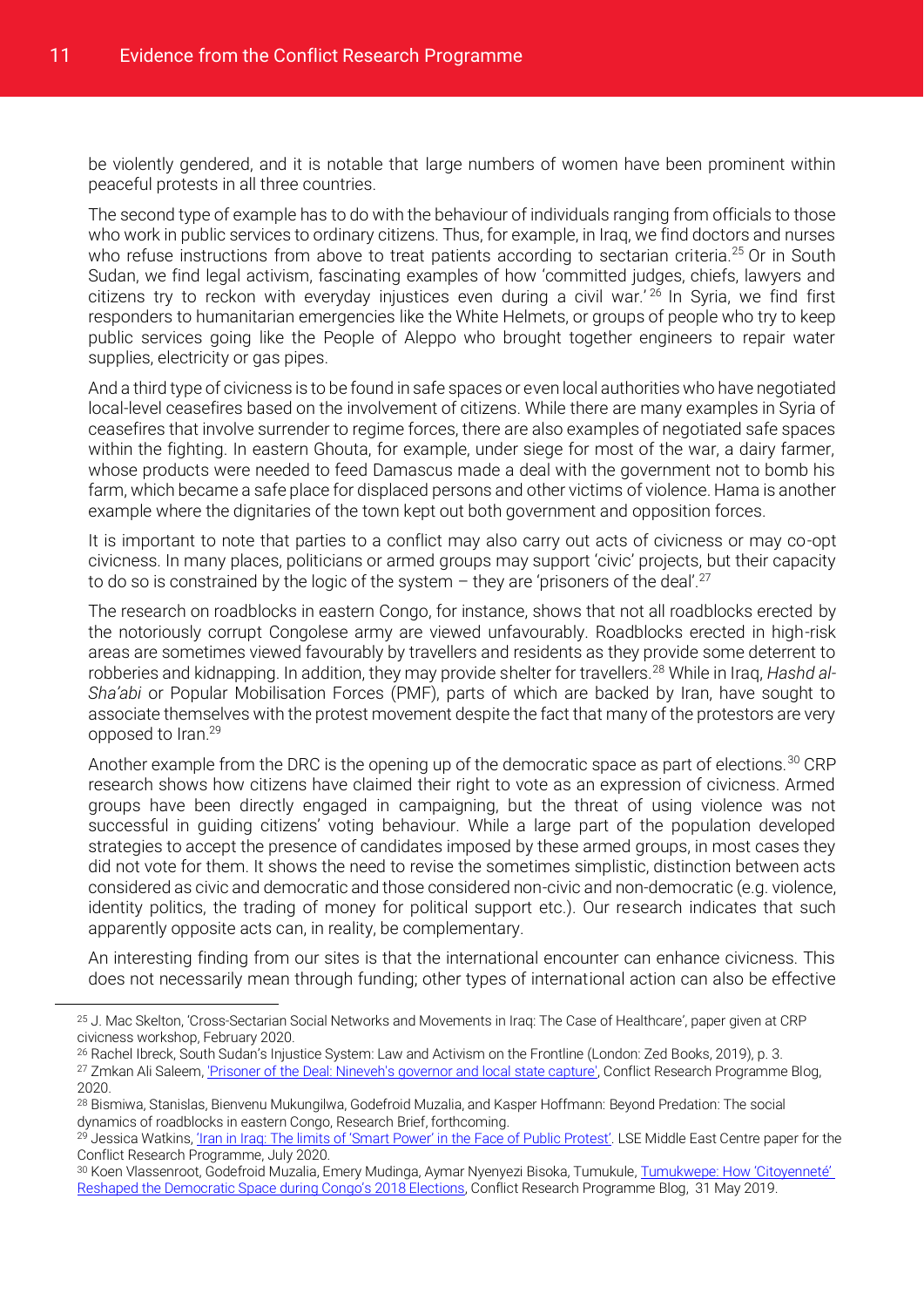(and international funding needs to be agile and responsive to civic initiatives and opportunities). Examples include conditionality attached to support for hospitals in Kurdistan that meant that cancer patients from all over Iraq could gain treatment in those hospitals,<sup>31</sup> diaspora activists who provide what is referred to as 'social remittances' in Somalia,<sup>32</sup> or support for local journalists' attempts to expose corruption in Iraq through the publication of the Panama Papers.<sup>33</sup>

#### <span id="page-14-0"></span>**4.4 Regional and Global Dynamics**

 $\overline{a}$ 

The logic of the political marketplace operates in fundamentally the same manner at the local, national and transnational levels. This has the consequence that activities and privileges, conventionally considered a matter of sovereign public policy, can be traded for material reward to the highest bidder. The engagement of Gulf States in the Horn of Africa is an example of how the political marketplace operates at a regional or trans-regional level. For example, the rivalry between Middle Eastern states (especially Saudi Arabia and the UAE on one side, and Qatar and Turkey on the other) has played out in Somalia with these countries offering substantial financial incentives to members of the Somali elite and Somali state and sub-state authorities, in return for political alignment. The members of the Somali political class have expertly played these stronger rivals against one another, retaining more political autonomy than might be expected. In the case of Sudan, the 'Arab Troika' of Egypt, Saudi Arabia and the UAE were able to dominate the Sudanese political market, excluding their regional rivals (Iran, Qatar and Turkey), and ensuring that their preferred security power-brokers in Sudan would not be disadvantaged by the democratic transition. The ability of these regional actors to move quickly, providing cash-in-hand to fund the political budgets of their chosen clients, has meant that they have shaped the transition far more effectively than either the Sudanese democratic forces, or western donors which have used the much slower and less flexible funding mechanisms of the Bretton Woods Institutions and ODA. As Ethiopia moves rapidly towards completing the dismantling of its previous developmental state and embracing the logic of the political marketplace, we can also see the power of regional brokers increasing.

In the MENA, the political economy of oil has similarly permeated conflict dynamics across the region. Interventions over the past two decades by Iran and/or the Arab Gulf States into conflicts in Iraq, Syria, Yemen, Libya and Bahrain have been characterised by transactional deal-making with a series of warring factions at both the national and subnational levels.<sup>34</sup> These alliances have blurred the boundaries between state and non-state, and fuelled the functioning of political marketplaces at both centre and peripheries. In several cases, they have also exacerbated sect-driven domestic identity politics between Sunni and Shi'a through their choice of allies, and their media representations of the conflicts.<sup>35</sup> This in turn has reduced the scope for external interventions promoting civic governance.

In the case of Iraq, sectarian politics had already been set in motion by the post-Saddam political settlement supported by the Coalition Provisional Authority. The perceived political marginalisation of the Sunni population has undoubtedly generated sympathy domestically for Sunni insurgent groups

<sup>31</sup> J. Mac Skelton, 'Cross-Sectarian Social Networks and Movements in Iraq: The Case of Healthcare', paper given at CRP civicness workshop, February 2020.

<sup>32</sup> Nisar Majid, 'Transnational Citizenship and Activism: Political Engagement and Resistance in the Somali Environment', paper given at CRP civicness workshop, February 2020.

<sup>33</sup> Aida Al-Kaisy, 'Media and Civicness in Iraq', paper given at CRP civicness workshop, February 2020. For more CRP work on media and civicness in Iraq, see Aida Al-Kaisy, "Pockets of Media Civicness" in a Conflictual Political Landscape: A Case Study [of Iraqi Media',](https://blogs.lse.ac.uk/mec/2018/11/07/pockets-of-media-civicness-in-a-conflictual-political-landscape-a-case-study-of-iraqi-media/) LSE Middle East Centre Blog, 7 November 2018, and Aida Al-Kaisy, A Fragmented Landscape: Barriers to [Independent Media in Iraq,](http://eprints.lse.ac.uk/100991/1/a_fragmented_landscape.pdf) LSE Middle East Centre Report for the Conflict Research Programme (2019).

<sup>34</sup> Jessica Watkins 'Identity Politics, Elites and Omnibalancing: Reassessing Arab Gulf State Interventions in the Uprisings from the Inside Out,' forthcoming in Conflict, Development and Security.

<sup>35</sup>Jessica Watkins, ['Satellite sectarianisation or plain old partisanship? Inciting violence in the Arab mainstream media.'](http://eprints.lse.ac.uk/100536/1/Watkins_J_Satellite_Sectarianisation_Author_2019.pdf) LSE Middle East Centre paper for the Conflict Research Programme (2019).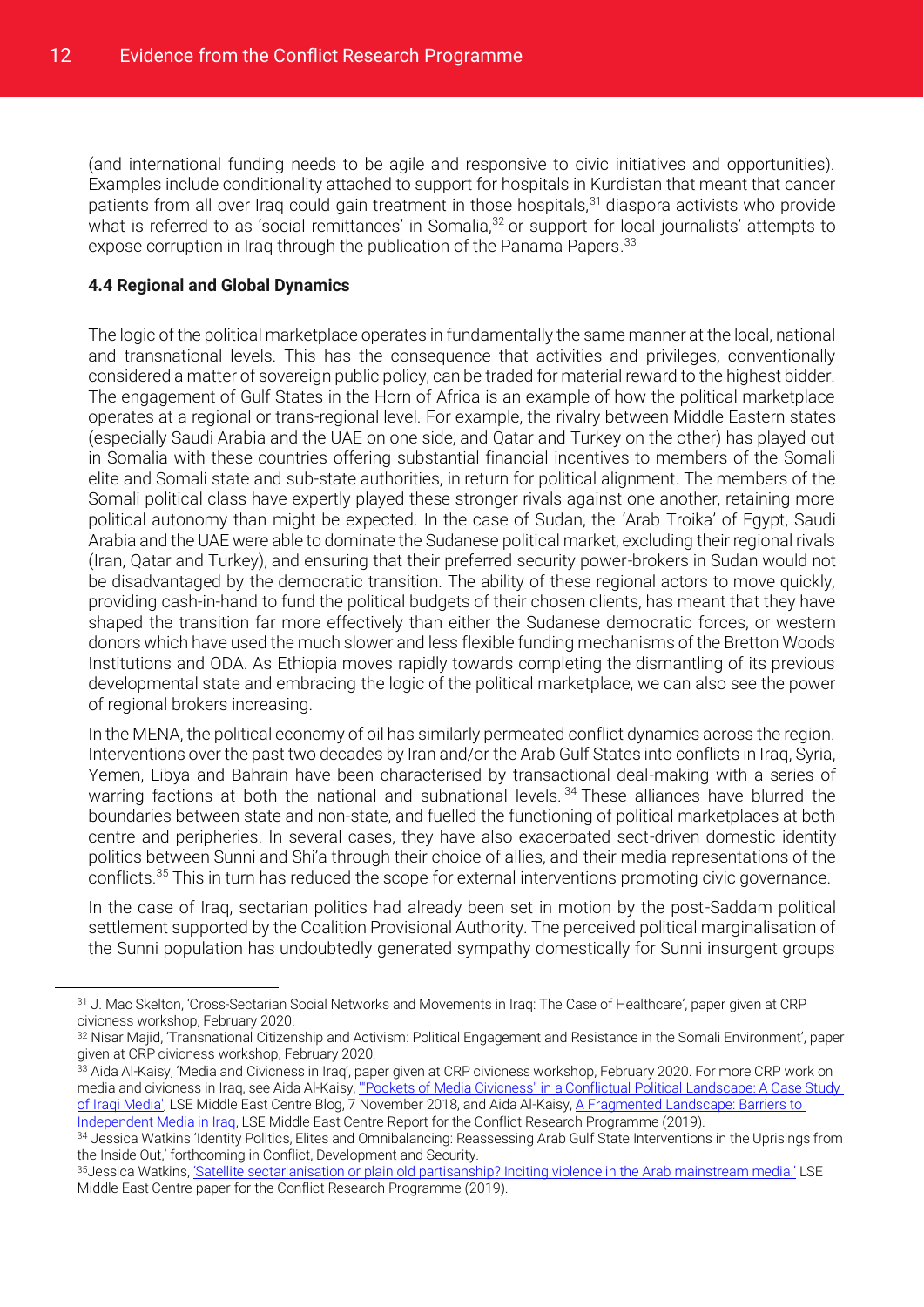including al-Qa'ida and Iraq. Yet, Iran's political backing for Shi'a Islamist figures and military support for a collection of predominantly Shi'a paramilitary factions has magnified the sectarian aspects of grievances between Iraqis.

There do exist trans-regional and transnational civic links among think-tanks, NGOs and protestors (for example, Iraq, Syria and Lebanon, or Kenya and Sudan) and, in some instances, regional dialogues have been promoted by multilateral institutions, such the African Union, IGAD (the Intergovernmental Authority for Development) in North East Africa, or the European Union. Regional institutions in the MENA region such as the Arab League or the Gulf Co-operation Council are much more statedominated. Nevertheless, some UN agencies, especially UNDP and UNICEF, have been able to promote initiatives like the regional Human Development or Human Security Reports that help to promote some transnational civic space.

#### <span id="page-15-0"></span>**5. 'What Works' Interventions**

<span id="page-15-1"></span>In most of our research, we find that external interventions tend to be subverted by the dominant logics of the political marketplace and identity politics, but these risks can be reduced if properly understood and considered within strategy, policy and programmes. Peace agreements consolidate political marketplaces defined in sectarian terms. Humanitarian assistance often ends up supporting the flows of funding required by the various identity based political entrepreneurs. Security sector reform turns out to provide another mechanism through which the different factions can compete for funding, status and integration in the state apparatus. Airstrikes contribute to sectarian polarisation and often empower the different armed factions on the ground.

It follows from our analysis that external interventions are only likely to work, in the sense of addressing the underlying social condition that produces violence, to the extent that interventions can open up space for a shift of logic, whether they can a) weaken the dominant logics of the political marketplace and identity politics, b) identify moments of contradiction in the dominant logics where change might be possible, and c) nurture existing or potential 'pockets of civicness'. Conflict analyses often seek to identify spoilers, but they should also pay attention to those who perform the opposite function: citizens, activists, professionals and office holders, at all levels from local to international, who find creative ways to broker agreements, contest sectarian cleavages or extremist ideologies, resist corruption, and open up spaces for non-violent deliberation. Those responsible for external interventions need to consider how such interventions affect the incentive structures of public authority and whether funding flows bolster, sideline or undermine the dominant logics.

A holistic approach to intervention needs to start from the assumption that the UK itself can act as an agent of civicness. Underlying assumptions that remain prevalent among policymakers about 'ancient hatreds' or 'ethnic rivalries' need to be discarded, and any pressure to put short-term commercial interests before the needs of those experiencing conflict need to be resisted. Some HMG priorities such as upholding international conventions and treaties are generally both procedurally and substantively civic; while others, such as the commitment to multilateralism may be procedurally civic, but in practice can work for or against civic outcomes depending on the precise nature of the intervention undertaken. Meanwhile, defence and security partnerships, and funding flows that are insensitive to the conflict dynamics outlined above, run the risk of casting the UK as a spoiler to its own civicness-promoting interventions. Fragmented implementation along these lines is more likely to fuel conflict dynamics than to mitigate them.

With these considerations in mind, and based on our research into what works interventions, we briefly outline some of the ways in which policy tools can be redesigned to work towards a shift of logic. This is not a comprehensive set of policy tools; rather it is drawn from the evidence collected by the CRP.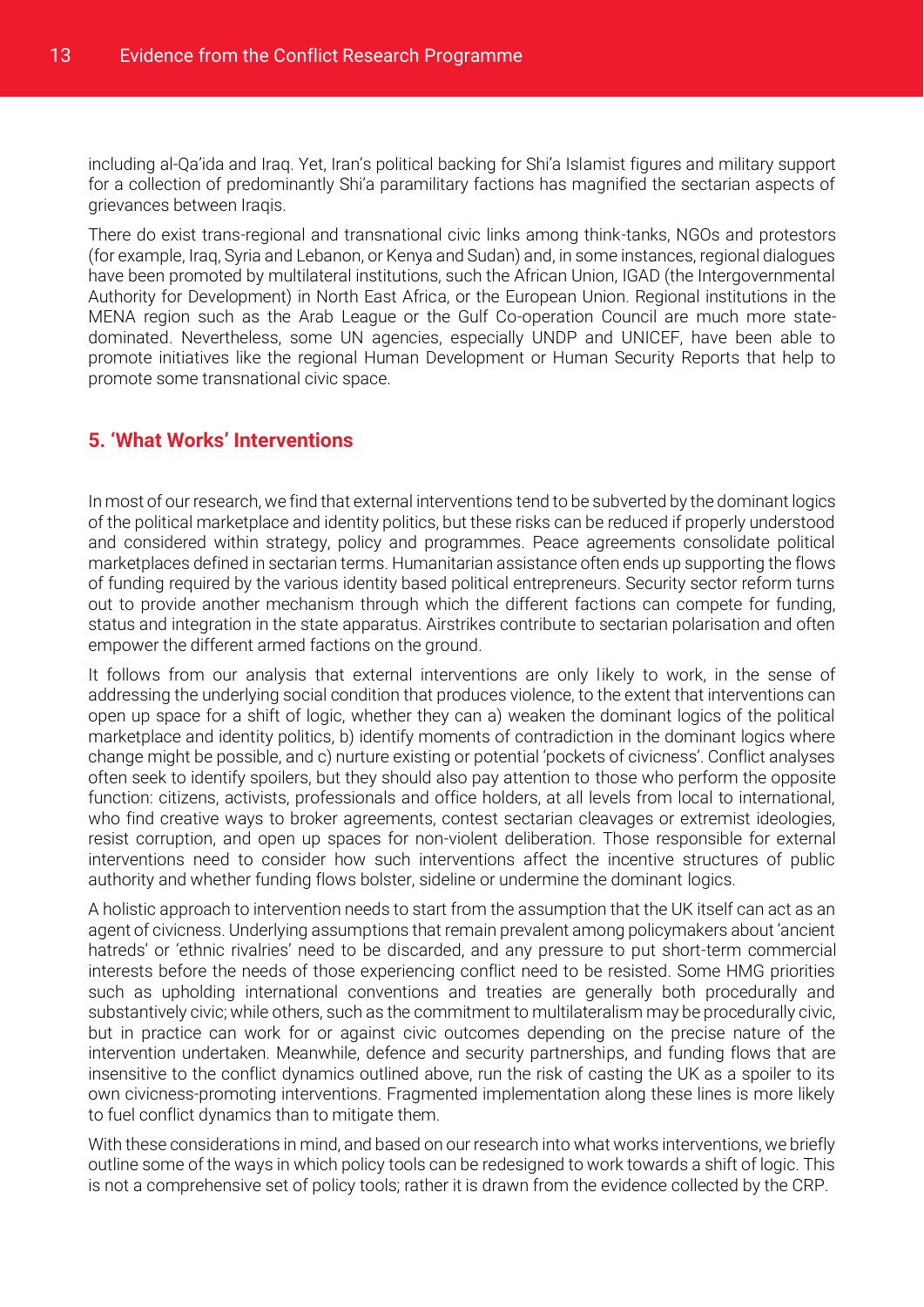#### <span id="page-16-0"></span>**5.1 Research, Analysis and Communication**

A multi-level, multi-dimensional and long-term approach to conflict requires a substantial knowledge base acquired through detailed research, analysis and communications, especially with local experts and civic-minded activists at all levels. The research products CRP is developing aim to enable local activists and foreign observers to analyse the specific nature of the political marketplace in different contexts so as to identify moments and methods through which change might be promoted. For example, research on the political marketplace in Sudan has shown how the shift from oil as a source of revenue, to gold and mercenarism, involved a redistribution of power relations and opened up opportunities for civic change.<sup>36</sup> Similarly, the CRP approach can be usefully applied as a basis for designing interventions aimed at weakening the political marketplace such as targeted sanctions (see section 5.6).

Much CRP research is undertaken by researchers at local levels. The CRP team at Ghent University have published a series of blogs from local researchers aimed at 'decolonising' research on conflict.<sup>37</sup> This is the kind of initiative that needs support , not just to help those researchers, but also to improve the quality of contextual knowledge. The impact of research is probably greatest at local levels. The researchers themselves represent elements of civicness that influence the situations in which they find themselves, whether they are monitoring courts as in South Sudan and Somalia, mapping local authority in ways that have the potential for increasing accountability, or contributing to the transparency of revenue flows.

#### <span id="page-16-1"></span>**5.2 Diplomacy**

 $\overline{a}$ 

Peace talks are important because they provide a political framework for a multilateral presence in conflict areas and, as such, are crucial for all external interventions. If we are to avoid the consolidation of political marketplaces, the conduct of such talks needs to be redesigned. Elements of such a redesign include:

- Peace talks need to be thought of as an ongoing process (perhaps punctuated by agreements on specific issues), building relational contracts among the parties, rather than aiming at a decisive onceand-for-all or one-size-fits-all settlement.
- In terms of content, they need to align with external interventions on the ground and focus on issues such as ceasefires (albeit partial or temporary), lifting sieges, controlling border crossings, humanitarian access, and so on. Armed actors and their political allies are likely to press for consideration of constitutional questions and these may need to be considered in order to be able to discuss other issues, but they need to be discussed in terms of future processes and frameworks for involving the broader citizenry rather than in terms of specific outcomes.
- Peace talks need to be multi-level international, regional, national and local. At present, the focus is national. In particular, the international mediating team, usually the UN, needs to have a formal mandate (and funds) for acting in local talks and not just at the international level. Our research on local peace agreements shows that such agreements are pervasive in contemporary conflicts. Some agreements entrench the power of armed actors and may be merely about sharing the spoils of war, demographic engineering, or managing violence, and can even contribute to new forms of conflict. Others produce meaningful reductions in violence, improve livelihoods, and can create the space and basis for functioning institutions or even a for working towards a larger national-level settlement. Our

<sup>36</sup> See Alex de Waal, ['Sudan's Political Marketplace and Prospects for Democracy'](https://blogs.lse.ac.uk/crp/2019/08/01/sudans-political-marketplace-and-prospects-for-democracy/), Conflict Research Programme Blog, 2019. <sup>37</sup> An Ansoms, Emery Mudinga, Koen Vlassenroot, Aymar Nyenyezi and Godefroid Muzali[a Invisible Voices in the Production of](https://africasacountry.com/2019/06/invisible-voices-in-the-production-of-knowledge)  [Knowledge: Introduction to the \(Silent\) Voices, Bukavu Series,](https://africasacountry.com/2019/06/invisible-voices-in-the-production-of-knowledge) 3 June 2019.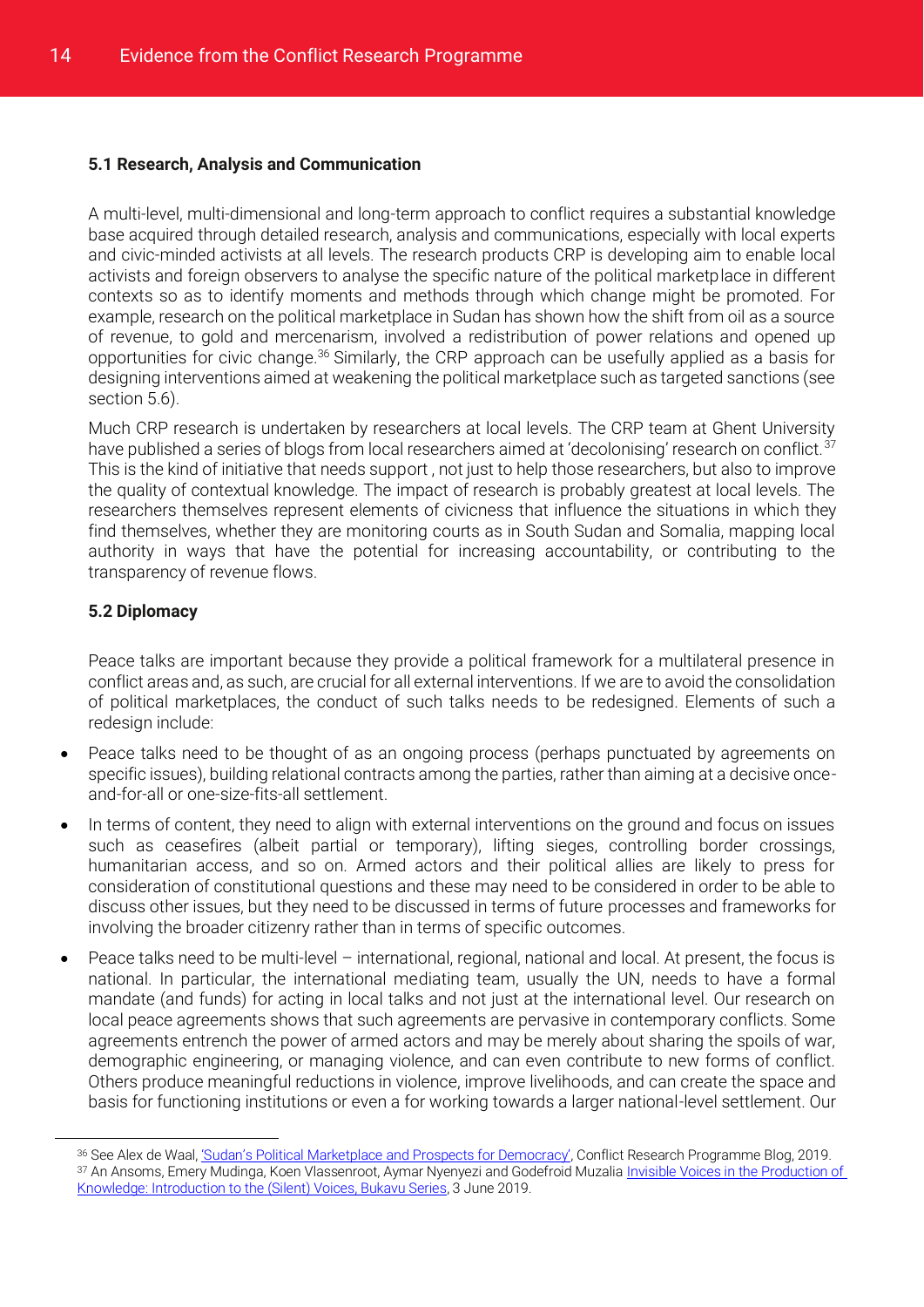research suggests that they are more likely to 'work' in the latter sense, when civic actors are more involved in talks.<sup>38</sup> International actors can play an important role in making this happen, as in the case of Galkaio in Somalia.<sup>39</sup> Regional talks are also very important, especially in addressing flows of arms and finance.

 Finally, peace talks need to be inclusive. CRP research demonstrates the value of including women and civic actors in peace-making initiatives both on and beyond political negotiations in contemporary conflicts. In the UN-led Syrian political talks, for example, the Civil Society Support Room (CSSR) not only enriched UN mediation efforts by improving analysis of conflict dynamics and signposting the way forward on key areas of agreement, but it also helped to facilitate humanitarian action on the ground and create the space for constituencies of change across divided communities to develop a shared vision for a future Syria. The close link of the CSSR to official processes was critical for legitimating and elevating the 'political' position and role of civil society in peace-making and peacebuilding in Syria. Even if the UN failed to reach a political agreement, the logic of civicness it injected into the process can be seen in the design of the Constitutional Committee, in the actions taken to broaden inclusivity and foster debate, in influencing the discourse of the political actors, and in articulating the political position of civicness within the Committee.<sup>40</sup>

#### <span id="page-17-0"></span>**5.3 Justice**

 $\overline{a}$ 

The CRP analysis suggests that it is essential to be consistent in support for the principle and practice of advancing justice routinely at all levels, from local to global. The promotion of justice mechanisms is a necessary condition for a shift away from the political marketplace and extremist violence; the very nature of these logics implies a systematic disregard for the rule of law. Thus, the dysfunctions of justice systems underpin and exacerbate the social condition that constitutes contemporary conflict. Rather than waiting for conflicts to end, or for an overall peace settlement, in order to implement institutionalised transitional justice or rule of law programmes, our research suggests the scope for, and importance of, incremental, bottom-up efforts to improve the practice of justice at local levels even while conflict continues.

Part of the problem is that multiple legal, normative and regulatory systems exist and are applied in all of CRP's conflict settings. These include customary, religious and statutory law, as well as international humanitarian and human rights law, codes of conduct, and ad hoc regimes (e.g. arms embargo and financial sanctions). This plurality fuels uncertainty and creates opportunities which political actors exploit. In South Sudan, for example, statutory law and legal authorities and instruments have been harnessed to political agendas and implicated in human rights abuses, including through arbitrary arrests and detentions. Meanwhile local, customary, and religious courts have served political interests by regulating society, while reproducing norms that are functional to political entrepreneurs, who rely on ethnic differences as well as gender and generational inequalities.

Furthermore, CRP carried out research in eastern Congo on projects by international and local NGOs to secure ordinary people's land rights through formalisation and privatisation of pervasive customary land rights, which have become increasingly insecure. The research showed that these projects promote different types of land rights, and are often carried out in competition with each other, and

40 See Rim Turkmani and Marika Theros[, 'A Process in its Own Right: the Syrian Civil Society Support Room'](http://eprints.lse.ac.uk/101034/), Conflict Research Programme Report, June 2020 and Marika Theros and Rim Turkmani, 'Engendering Civicness in Intra-Syrian Political Talks: a Case Study of the Civil Society Support Room', Peacebuilding, forthcoming.

<sup>38</sup> Mary Kaldor, Marika Theros and Rim Turkmani (eds.) 'Understanding Local Agreements in Conflict-Affected Contexts', special issue of Peacebuilding, forthcoming.

<sup>39</sup> See Nisar Majid, *'Local agreements: a case study of Galkaio*, Somalia', Conflict Research Programme Blog, 8 January 2020. and Nisar Majid, 'Agreement-making at local levels in Somalia: the case of Galkaio', Peacebuilding, forthcoming.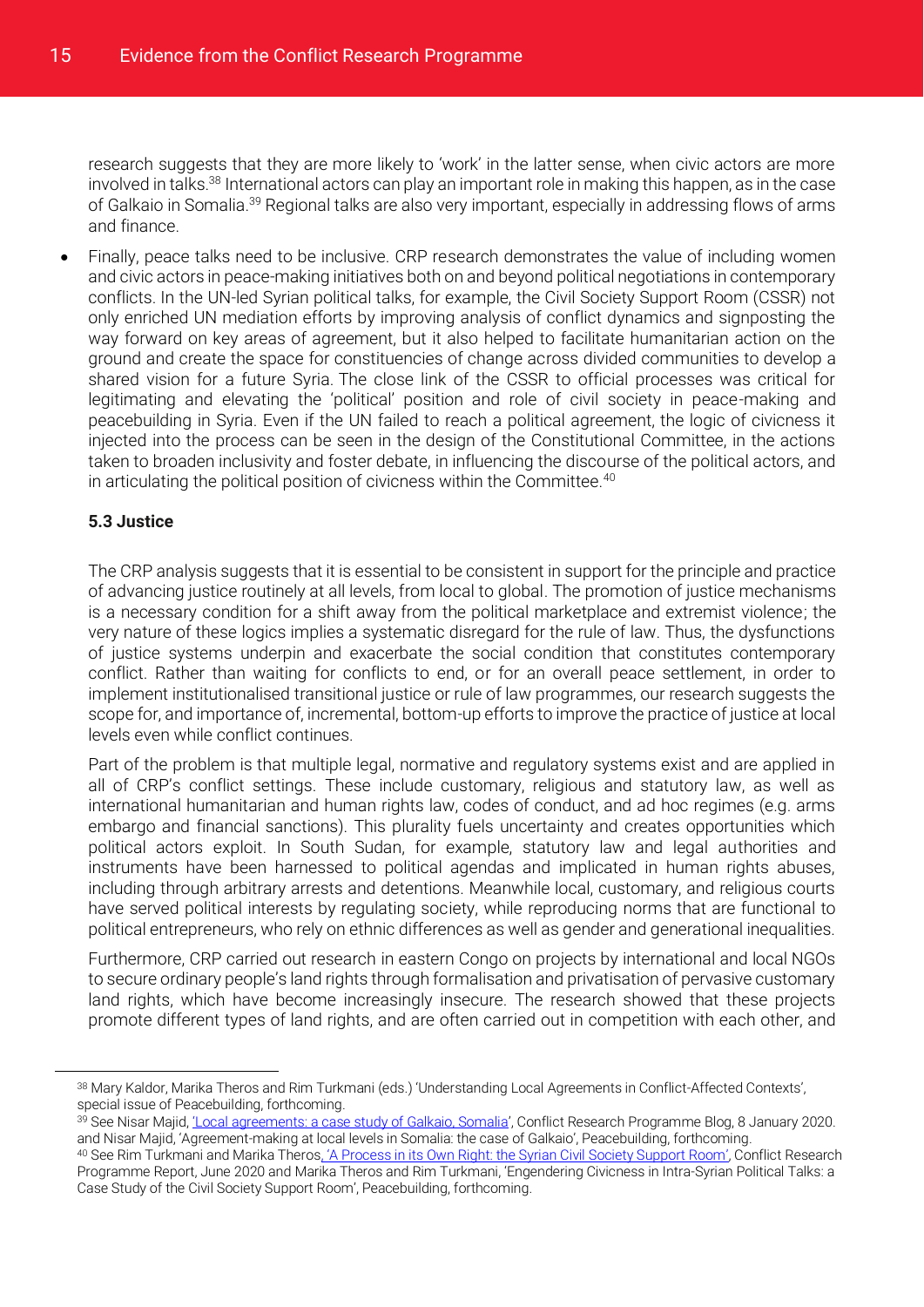existing land authorities. They therefore risk increasing the uncertainty and fragmentation of land rights and become engulfed in existing power struggles over land.<sup>41</sup>

Courts respond to all manner of crimes, from murder to domestic violence, and deal with difficult social issues from hunger to trauma.<sup>42</sup> However, they have little purchase on war crimes or crimes by political elites. Yet local and customary courts are also adaptable, problem-solving institutions that have the potential for reform from below and to contribute to broader normative changes. They create openings for lawyers and paralegals to create new norms of legal practice, through documentation, advocacy and negotiation at local level. This activism is central to promoting accountability relationships between people and political authorities.

Research in South Sudan has shown that legal activism has continued throughout its conflict, creating scrutiny, influencing social norms, and setting legal precedents, often with little or no financial support.<sup>43</sup> These small gains at local level have the potential to be amplified through documentation, recognition, advocacy and support. International support for legal empowerment and community paralegalism is viable and impactful, even in conflict settings.

In particular, documentation can serve as a vehicle for civic activism and participation in conflict zones and a catalyst for justice. Local human rights groups, women's groups and victims' groups organically emerge and coalesce around the investigation and documentation of human rights violations, because they recognise that such violations are key drivers and manifestations of the conflict, which should be addressed as a matter of priority. Documentation can catalyse justice efforts aimed at disrupting some of the networks and narratives that sustain the violence, e.g. accountability and truthseeking processes, or help meet pressing justice needs on the ground such as resolving housing, land and property (HLP) disputes, and providing restitution and compensation to refugees and IDPs. The availability and quality of documentation plays an important role in influencing both the likelihood and character of justice: whether justice is pursued or not, what form it takes, how effective and legitimate it is.

Our research on Syria examined the documentation efforts of international actors and Syrian civil society and assessed their implications for justice. We found that their efforts have been closely aligned and focused on accountability, resulting in a growing number of universal jurisdiction prosecutions of Syrian offenders in Europe. However, they have largely neglected other aspects of transitional justice such as addressing HLP violations, which is the most urgent priority for millions of displaced Syrians. The implication is that policymakers should adopt a balanced approach to documentation, ensuring that the overall documentation efforts can catalyse and support both retributive and reparative/restorative justice processes and mechanisms.<sup>44</sup>

#### <span id="page-18-0"></span>**5.4 Humanitarian Assistance**

Humanitarian aid is essential to save lives in conflict areas. In Syria, some 13.2 million people have been counted as being in need,<sup>45</sup> amounting to 68% of the entire Syrian population. Around 70% suffer from lack of food security.<sup>46</sup> In Somalia and South Sudan, humanitarian assistance has been essential

<sup>44</sup> Sema Nassar and Iavor Rangelov, 'Documentation of Human Rights Violations and Transitional Justice in Syria: Gaps and Ways to Address Them', CRP Report, forthcoming.

<sup>45</sup> Se[e here.](https://hno-syria.org/#sector-needs)

 $\overline{a}$ 

<sup>41</sup> Joël Baraka and Kasper Hoffmann, 'Formalization of land rights in eastern Congo: Rethinking Approaches', forthcoming. 42 Naomi Pendle, ['Accountability for famine: Learning from the chiefs' courts in South Sudan'](https://blogs.lse.ac.uk/crp/2018/10/03/accountability-for-famine-chief-court-ssudan/), Conflict Research Programme

Blog, 03 October 2018.

<sup>43</sup> Rachel Ibreck, South Sudan's Injustice System: Law and Activism on the Frontline (London: Zed Books, 2019).

<sup>46</sup> Se[e here.](http://www.fao.org/fileadmin/user_upload/emergencies/docs/FAO%20Syrian%20Arab%20Republic_Sit%20Rep_June%202020.pdf)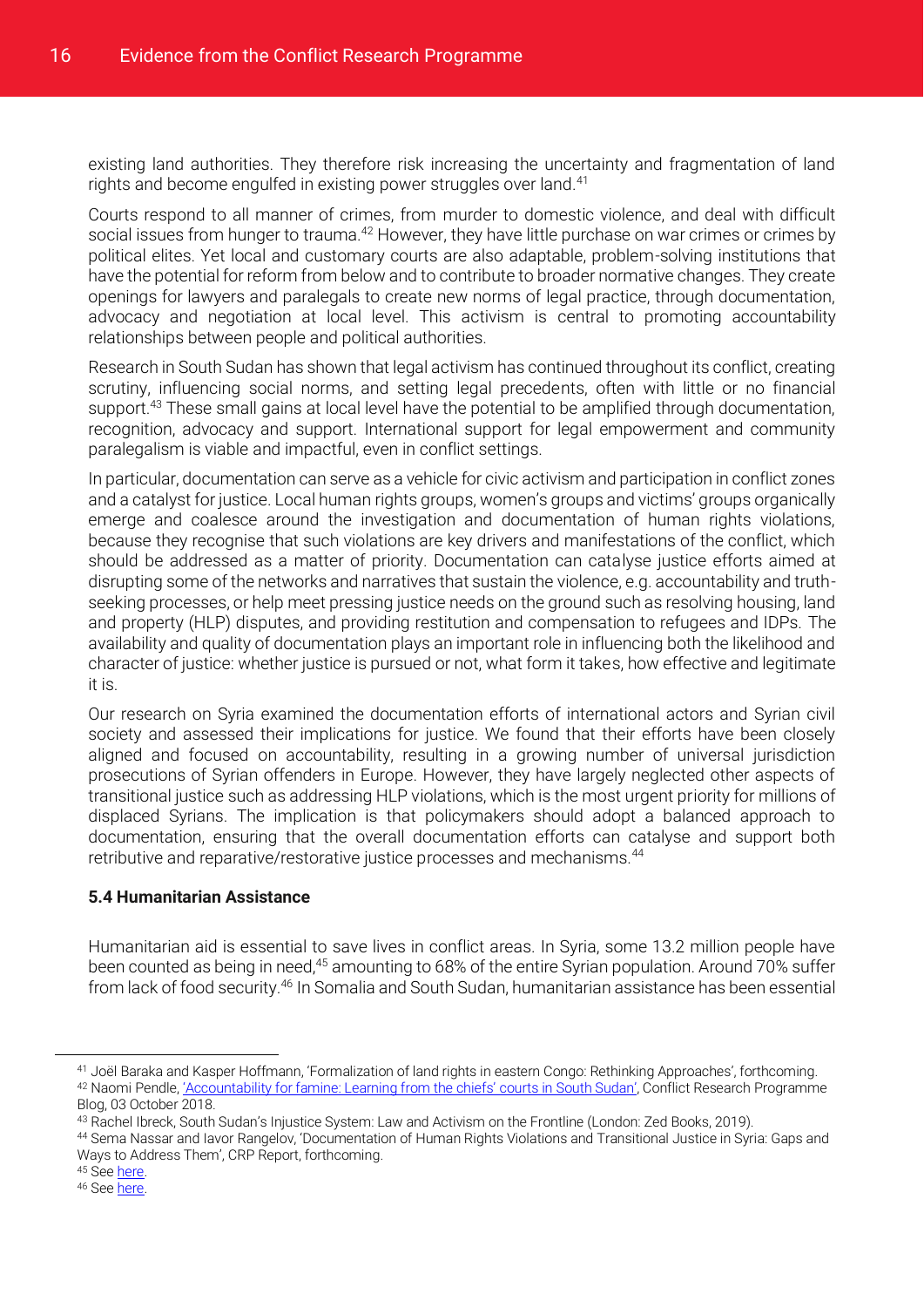to preventing famine during the last four years and 'no regrets' programming has been adopted as a much-needed principle to inform timely response.

However, even leaving aside problems of waste and logistics, humanitarian assistance tends to strengthen the political marketplace. Armed groups can become involved in the delivery of assistance, gain control over the distribution of food and health items and use the aid to favour loyalists and deprive the opposition of necessities. At local levels, the withholding of humanitarian assistance is often used as a tool to manipulate power relations. Even some civil society organisations seem to be drawn into the political marketplace. Our research in Syria has uncovered examples where humanitarian organisations favoured specific local NGOs for the implementation of health-related projects at higher costs and lower quality standards than those offered by other NGOs. Control of humanitarian aid by Government Ministers and pro-regime civil society organisations has provided a mechanism for shoring up support for the regime.

Research undertaken by CRP Somalia has focused on understanding collusive relationships between aid, business and political actors and specifically with concern about how the allocation of security, humanitarian, and developmental assistance contracts contribute to violent political markets at the national and subnational level. A recent CRP study analyses how the distribution of food aid from the mid-1990s until 2010, as well as contributing to improved food security for some, empowered a group of kleptocratic business and political actors, involved in fuel supply, construction, and the provision of security equipment.<sup>47</sup> The shift from food aid to cash programming in Somalia has shifted the epicentre of financial beneficiaries from contractors to formal financial institutions and moneytransfer operators, as well as to the local administrative level (including District Commissioners) that control and manage cash programming and other aid contracts either coercively or collusively with local and international NGOs.

International interventions focused on humanitarian aid and state-building generate their own politicaleconomic dynamics. This is most clearly seen in Mogadishu, Claire Elder's research,<sup>48</sup> ongoing since 2017, examines how the dominance of 'powerbroker' industries – economic activities in the logistics and infrastructure sector more broadly – has prevented the consolidation of state or political power and kept Somalia in a phase of 'hyper-disorder'. Her work examines the interests, authority and financial practices of this group of powerbrokers, some of whom are linked to the international aid and security activities, and the ways in which they use insecurity, clan politics, credit-led exploitation, and donor discoordination to build authority and state-like governance structures, and keep the state at bay. She argues that the dominance of powerbrokers - rather than being an outcome of state collapse, endemic economic informality and structural underdevelopment - reflects deep contradictions within the fragile state discourse and tensions in the post-civil war political economy. Periods of collusion followed by violent confrontation occur as the Somali 'state' is both reliant on powerbrokers for security, political lobbying and conflict resolution but also as they seek to rein in their opportunism and consolidate power.

Humanitarian assistance needs to be based on analysis of the political marketplace to establish whether the extent to which it risks fueling the political marketplace is outweighed by lives saved, and whether alternative methods can be found to reduce those risks. Longer-term programmes that support livelihoods and civicness, and which draw on detailed knowledge of context to minimise the risk of fuelling the political marketplace and identity politics, are likely to be more effective. From an economic perspective, livelihood projects have typically a more sustainable impact on household income and wellbeing (financial capital). In Syria, for example, support that was given to Syrian

<sup>47</sup> Susanne Jaspars, Guhad M. Adan and Nisar Majid, 'Food and power in Somalia: business as usual? A scoping study on the [political economy of food following shifts in food assistance and in governance'](http://eprints.lse.ac.uk/103138/7/Food_and_Power_in_Somalia_business_as_usual_v5.pdf), Conflict Research Programme Report, January 2020.

<sup>48</sup> Claire Elder, ['The humanitarian response to COVID-19 in Somalia will increase capital flight and violent conflict',](https://blogs.lse.ac.uk/africaatlse/2020/04/30/humanitarian-response-covid-19-somalia-capital-flight-debt-relief-violence/) Africa at LSE Blog, 30 April 2020.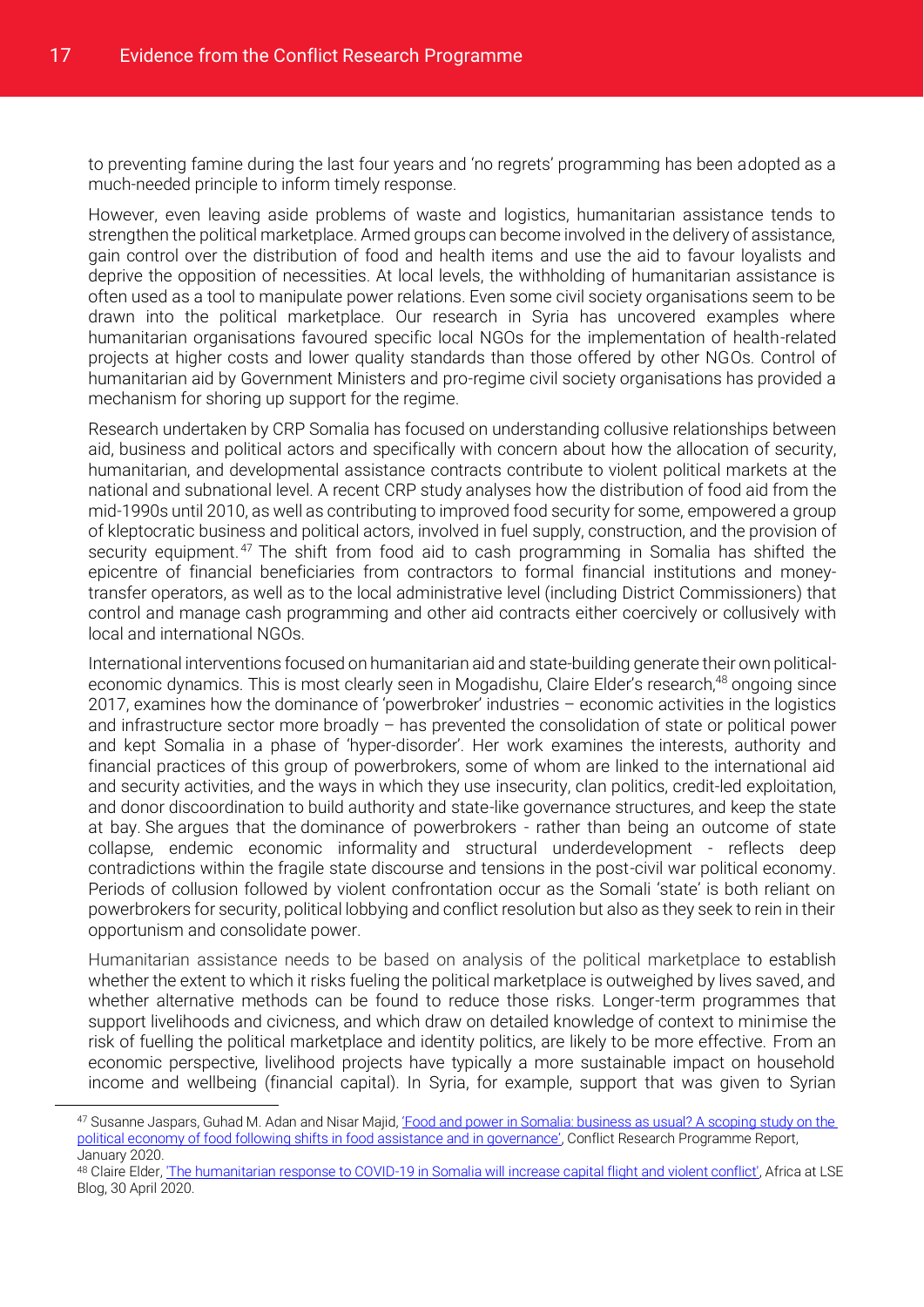agricultural projects and skills led to improvements in food security as well as increased income at the household level.<sup>49</sup> Such projects also helped to build skills, induce greater trust within communities as well as bringing together people from different areas through nurturing joint projects. Such projects also provide an incentive for individuals to give up fighting.

Although such projects are less vulnerable to the predation of the political marketplace than humanitarian assistance, more research is needed on mechanisms for accountability and evaluation.

In terms of shorter-term humanitarian response, CRP work has demonstrated some of the technical and political challenges of making famine early warning systems more conflict-sensitive.<sup>50</sup> The famines that are currently taking place all occur in conflict-affected areas characterised by monetised transactional politics.<sup>51</sup> Indeed, the risk that the dynamics of contemporary conflict raise in terms of greater food insecurity are recognised in UNSC Resolution 2417. As such, in conflict-affected settings, policymakers should combine in their analysis of the information provided by famine early warning systems with detailed conflict analysis informed by conflict data, but also ongoing qualitative research on ways in which communities at risk predict, prevent and cope with food insecurity. In this sense, the approach again involves learning from examples where a logic of civicness emerges in the face of food insecurity that is likely to have been produced and exacerbated by the interplay of the dominant logics. This is also why it is so important for the UK, acting as a civic agent, to support efforts to ensure political accountability for famine or starvation crimes.

#### <span id="page-20-0"></span>**5.5 Security Sector Reform**

CRP's central finding regarding security sector reform (SSR) is that pro-reform coalitions, which could be described as civic pressure, are the only path to durable progress.<sup>52</sup>

The UK can increase the efficacy of this pressure by calibrating its approach to fit the political conditions within the states it seeks to assist. When the competition for political power within a state takes place between autocrats who purchase armed support – in short, a political marketplace security reforms are not in the interest of anyone with the power to implement them. Further, experience has shown that pro-reform donors do not have the level of context-specific political skills necessary to prevent the resources provided to support SSR (and especially DDR) from being misappropriated.

However, comparative research on patterns of SSR success show that at some point in each SSR success story, the existing ruling coalition (political elites, business interests, and security services) breaks apart. At this critical juncture, the states that achieved rapid and sustainable SSR gains, were those where domestic pro-reform advocates from different classes, regions, ethnicities, etc. were able to exert joint pressure around a broadly unified reform agenda and recruit supporters from the business community and/or security services and form a new civic coalition. Examples include Indonesia, Peru, and South Africa.

Successful pro-reform coalitions do not emerge without effort. The UK can play the critical role of helping these coalitions be ready to succeed when reform becomes possible by:

[and Response',](http://eprints.lse.ac.uk/102836/1/Maxwell_famine_early_warning_and_information_systems_published.pdf) CRP/WPF/FIC Report, November 2019.

 $\overline{a}$ 

```
51 Alex de Waal, Mass Starvation: The History and Future of Famine (Cambridge: Polity, 2017).
```
<sup>49</sup> A \$17.4 million DFID project to boost cereal production between 2014 and 201[6 provided income](http://www.fao.org/in-action/supporting-syrian-farmers-cereal-crop-production/en/) to some 49,000 farmers. 50 Daniel Maxwell, 'Famine Early Warning and Information Systems in Conflict Settings: Challenges for Humanitarian Metrics

<sup>52</sup> Sarah Detzner[, 'Security Sector Reform in Sudan and South Sudan: Incubating Progress',](http://www.lse.ac.uk/international-development/Assets/Documents/ccs-research-unit/Conflict-Research-Programme/crp-memos/SSR-Sudans-Incubating-Progress-final.pdf) CRP Memo, December 2019. Mulugeta Gebrehiwot Berhe & Sarah Detzner[, 'Sustaining Momentum: Seizing the opportunity for SSR in Sudan',](http://eprints.lse.ac.uk/105171/1/Gebrehiwot_Berhe_Detzner_Sustaining_Momentum_SSR_in_Sudan_2020.pdf) CRP Report, June 2020. For more CRP work on the security sector se[e here.](http://www.lse.ac.uk/international-development/conflict-and-civil-society/conflict-research-programme/security-interventions)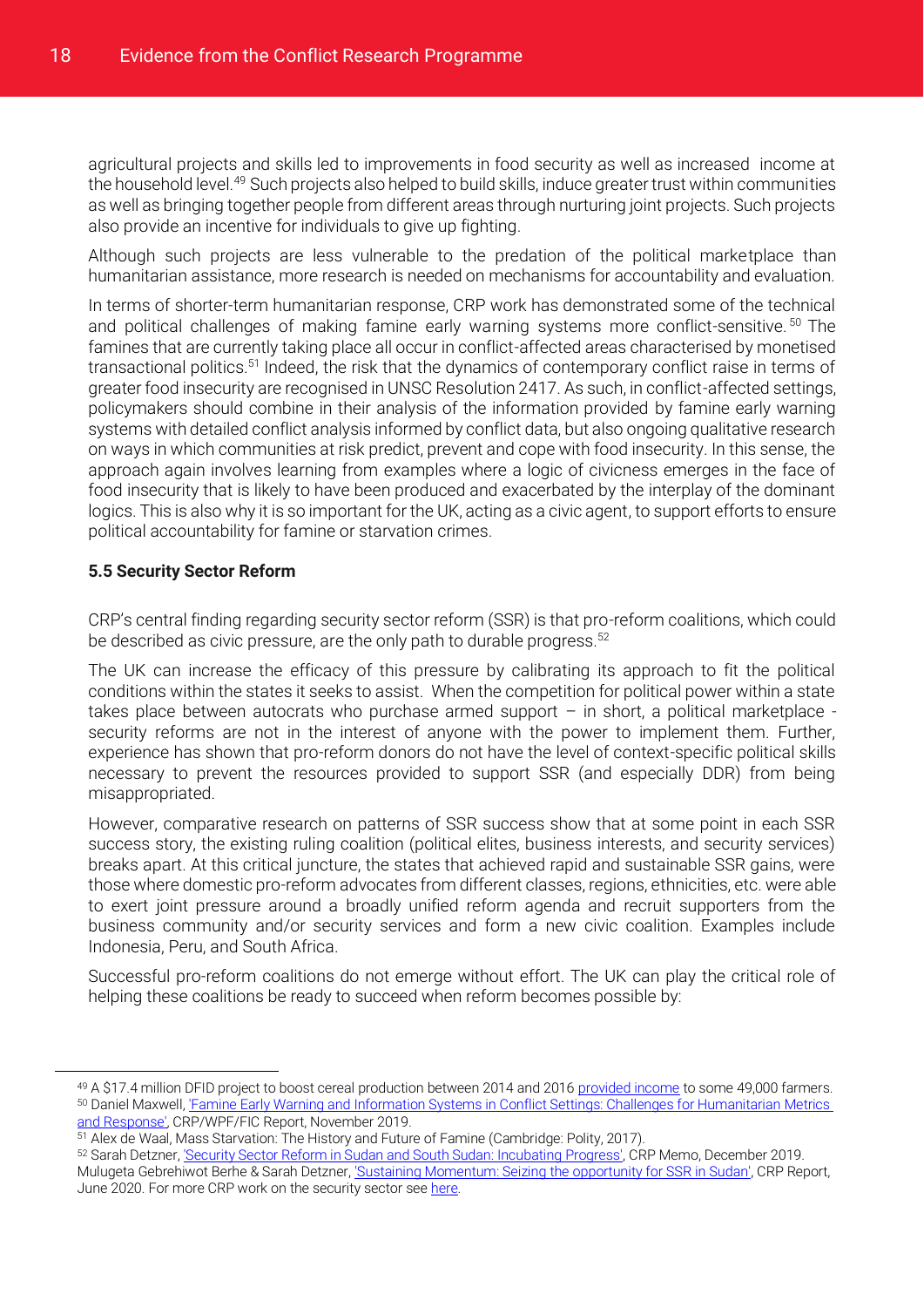- Sponsoring (and protecting) security dialogues and domestic transparency initiatives at the local, regional, and national levels (for and between multiple groups of stakeholders – women, youth, businesspeople, police, lawyers, judges, etc.);
- Building the capacity of a variety of civil society actors throughout the state to weigh different reform alternatives and thus develop a context-appropriate security and justice agenda.
- Pushing, during any negotiations, for inclusive (of interests beyond political parties and armed groups) discussion of, and agreements concerning, a broad range of security and justice issues.

Military leaders and political elites cannot be allowed to make private, spoils-dividing back room deals. Peace agreements secured by pushing the SSR agenda (in particular, judicial reform and security governance / oversight measures) down the road are doomed to failure.

#### <span id="page-21-0"></span>**5.6 Targeted Sanctions**

Political marketplace analysis provides a powerful tool to help explain how sanctions can penetrate into existing systems of transactional politics and influence the dynamics of power relations among members of the political elite. The political marketplace approach enables policymakers to understand 1) the potential impact(s) of targeted sanctions, and 2) policy trade-offs that arise from their use. Effective targeted sanctions are predicated on detailed understanding of the target's political system, the logic of how actors operate, their goals, constraints and incentives. Without adequate analysis, sanctions, as in the cases of Syria, Iraq or Serbia, often have unintended consequences that include violence and corruption, and which can serve to reinforce the very mechanisms of the political market while further undermining institutional politics.

Sanctions impact political dynamics (for good or for ill) by selectively squeezing material access to the twin currencies of political power in political marketplace systems - arms and money. Through such material impacts, sanctions distribute political power; there are winners and losers (i.e., sanctions could increase the power of one warlord at the expense of another). This can fundamentally change how members of the elite in the political marketplace systems interact with one another, which can lead to elite fracture or cohesion, violent conflict or assist with consolidating peace. The crux is to understand the distributional impacts of sanctions (i.e., on elite access to money and weapons), how they will shape political market dynamics, and the how elite will change their behaviour as circumstances change and in accordance with the political marketplace logic.

Assessing how sanctions impact on the political marketplace helps to:

- identify the material sources of political power in political marketplace systems (i.e., violent capabilities and political finance), and which sanctions might impact.
- identify winners and losers and understand the implications of (re)distributions of political power among them.
- assess changing intra-elite relationships and bargaining dynamics (i.e., whether sanctions contribute to fragmentation of elite groups or greater coherence);
- weigh the implications of removing sanctions (which can have equal political impacts to the imposition of sanctions).

One good example of effective targeted sanctions is the gradually tighter sanctions imposed on Charles Taylor from 2001-2003 (arms embargo, diamond / timber ban, travel bans, aviation ban), in conjunction with other tools of statecraft, especially the indictment by the Special Court of Sierra Leone. The sanctions dramatically decreased Taylor's ability to fund his political budget, and lessened his coercive capabilities. This ultimately led to peace talks. The sanctions remained in place on Liberia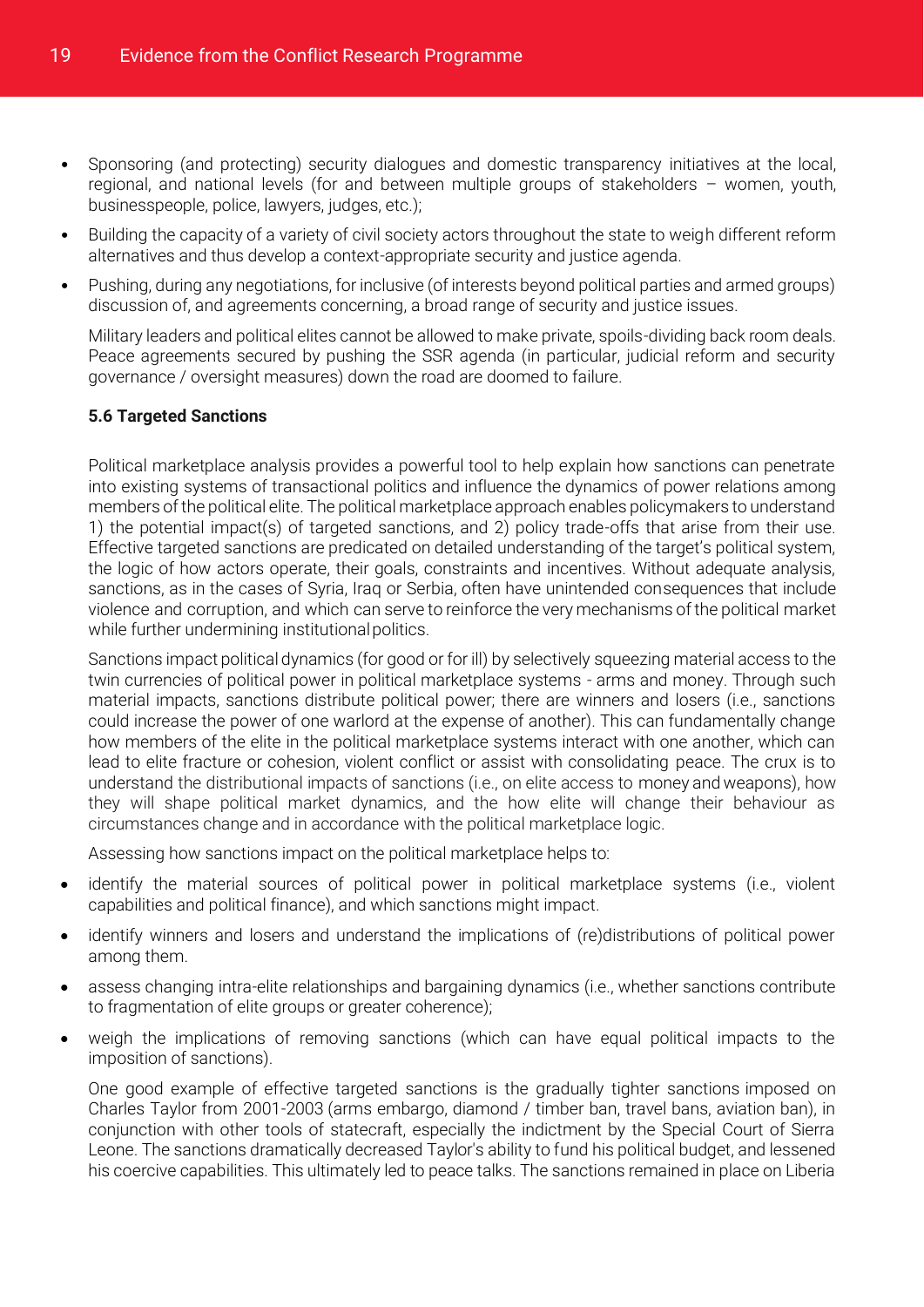once Ellen Johnson-Sirleaf took power in 2006 (that is, an arms embargo and targeted measures travel ban and asset freezes - on Taylor's associates / potential troublemakers). The arms embargo kept weapons out of the hands of Sirleaf's potential challengers, while the government forces were gradually able to acquire arms; the UN mission provided her extra muscle, giving her a massive edge in coercive capabilities vis-a-vis any potential elite challenger, which helped her consolidate political control, especially over the security arena. The arms embargo was so beneficial to her that she subtly, and successfully, manoeuvred to keep it in place until 2016, far longer than necessary (13 years after the war ended). She was also able to use her influence over lists of potential targets as leverage for political control. However, her increasing reliance on money, rather than violence, left Liberia still a prisoner of the political marketplace.

#### <span id="page-22-0"></span>**5.7 Taxation**

 $\overline{a}$ 

Questions of how states are financed are at the heart of the CRP's overarching political marketplace framework.<sup>53</sup> As a longstanding body of literature argues, countries that are largely funded by external rents such as 'mineral exports, aid and security cooperation' are more likely to consist of patronagebased or highly incorporated patron-client orders.<sup>54</sup> Though taxation has often been seen as the relatively narrow purview of economists, a revitalised body of research, including work generated by the DFID and Gates Foundation-funded International Centre on Taxation and Development (ICTD), illustrates that taxes are deeply political.<sup>55</sup> And, as the CRP's overarching research agenda illustrates, taxes might be the key to helping states subvert or even break free of the political marketplace's frequently coercive dynamics. Increasing the state's dependence on broad-based tax revenue might enhance the delivery of public services because more people have a stake in how their taxes are spent.<sup>56</sup>

In all of the CRP's research countries, the vast majority of the decentralised parts of the state heavily depend on the central government for fiscal transfers. Likewise, parts of CRP countries that are particularly resource rich are often some of the most contentiously fought over, both in political discourse and at times in military campaigns to claim or occupy territory by the state and armed groups. With these dynamics in mind, interventions that more carefully consider tax reforms that subvert this relationship or potentially reshape the ways in which these regions relate to centre might be desirable.

CRP research on taxes and political authority in South Sudan has identified and categorised a range of formal and informal taxes and payments in the country, and explored the ways in which they are tied to different types of public authorities and to ideas about the state and civicness. This research builds upon work that other CRP research teams have conducted in the DRC, which illustrates how taxes inform public authority in eastern Congo and also underscores the broad range of taxes in conflict-affected countries such as the DRC and South Sudan.<sup>57</sup> In both South Sudan and the DRC,

<sup>57</sup> Kaspar Hoffmann, Koen Vlassenroot, and Gauthier Marchais, 'Taxation, Stateness and Armed Groups: Public Authority and

<sup>53</sup> Alex de Waal, The Real Politics of the Horn of Africa: Money, War and the Business of Power (Cambridge: Polity, 2015). 54 Alex de Waal, '*#Public Authority: The Political Marketplace: Analysing Political Entrepreneurs and Political Bargains with a* [Business Lens'](https://blogs.lse.ac.uk/africaatlse/2018/02/01/publicauthority-the-political-marketplace-analyzing-political-entrepreneurs-and-political-bargaining-with-a-business-lens/) LSE Centre for Public Authority and International Development Blog, 1 February 2018.

<sup>55</sup> See e.g. Wilson Prichard, Taxation, Responsiveness and Accountability in Sub-Saharan Africa: The Dynamics of Tax Bargaining (Cambridge: Cambridge University Press, 2015); Mick Moore, Odd-Helge Fjeldstad and Wilson Prichard Taxing Africa, Coercion, Reform and Development (London: Zed Books, 2019).; Mujtaba Piracha and Mick Moore 'Revenue-Maximising or Revenue-Sacrificing Government? Property Tax in Pakistan', *The Journal of Development Studies*, 52 no 12 (2016): 1776- 1790.; Giulia Mascagni, 'Aid and Taxation in Ethiopia', *The Journal of Development Studies*, 52 no 12 (2016): 1744-1758.; Samuel Jibao and Wilson Prichard 'Rebuilding Local Government Finances After Conflict: Lessons from a Property Tax Reform Programme in Post-Conflict Sierra Leone', *The Journal of Development Studies*, 52 no 12 (2016): 1759-1775. <sup>56</sup> Wilson Prichard, Taxation, Responsiveness and Accountability in Sub-Saharan Africa: The Dynamics of Tax Bargaining (Cambridge: Cambridge University Press, 2015); Mick Moore, Odd-Helge Fjeldstad and Wilson Prichard Taxing Africa, Coercion, Reform and Development (London: Zed Books, 2019).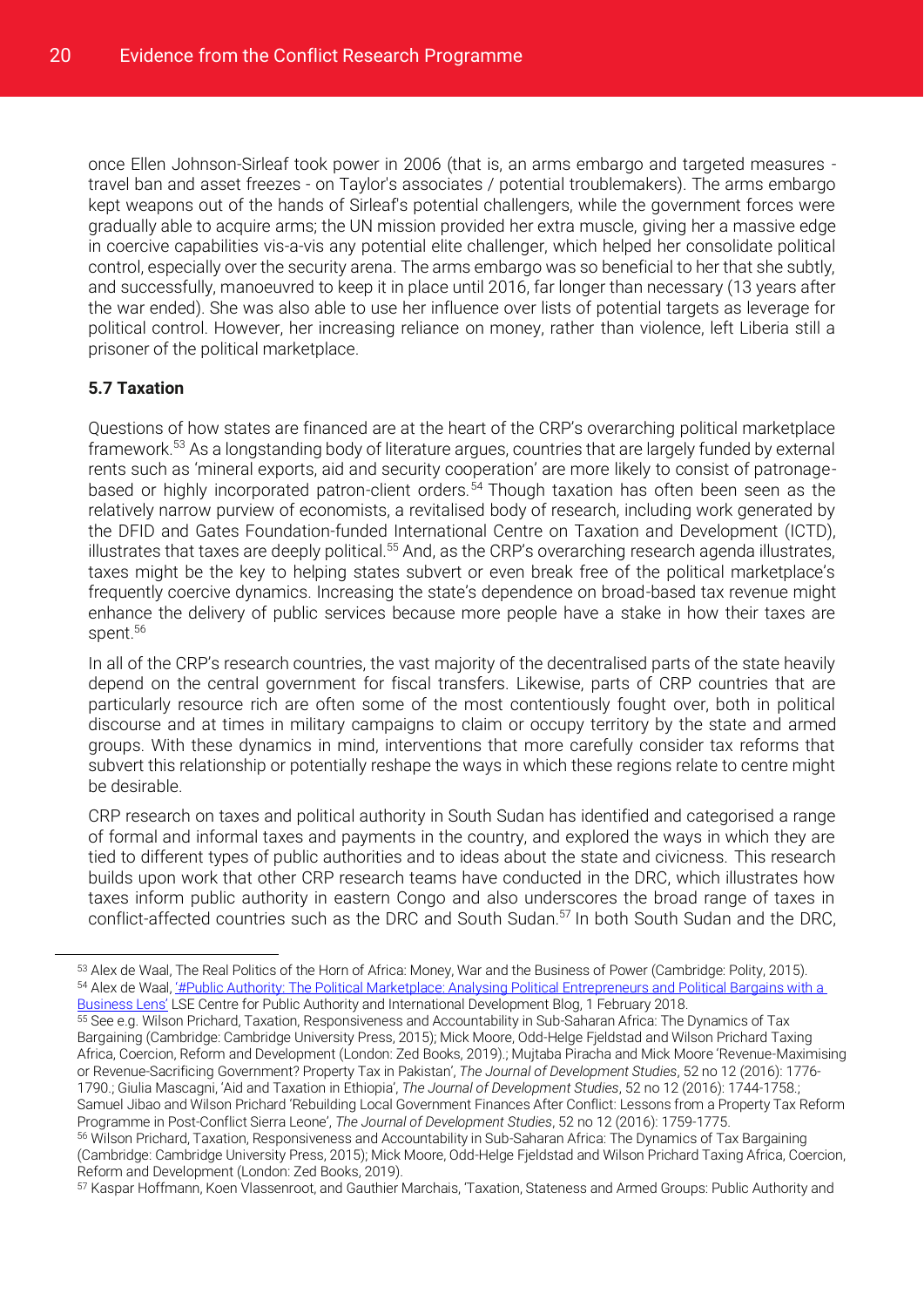these taxes and payments include those that people make to customary authorities such as chiefs, as well as the variety of taxes collected by officials working for different state revenue authorities. However, as our research illustrates, in the South Sudanese case, there is little evidence that any of these payments go beyond keeping the state machinery 'alive' at the local level. Crucially, this is despite the fact that nearly all respondents argued that taxes should be financing public services such as education, healthcare and other public goods.<sup>58</sup>

The political marketplace in all of our sites depends on access to regional and global finance though these are declining. In particular, South Sudan appears to be traumatically decarbonising, as oil reserves are predicted to run dry by the end of this decade and there are suspicions that the kleptocratic regime is turning to other types of mineral wealth and other natural resources to finance the state.<sup>59</sup> This transition in sources of revenue does offer a potential opportunity for a shift in logic. Given its uniquely outsized role in the country, HMG could support initiatives to improve taxpayer awareness of where their money goes, with a focus on local budgets, which are especially politicised following the on-going transition to 10 states in the country. More specifically, this could include programming to improve tax expertise in civil society organisations, to challenge the unspoken truism in South Sudan that a very small number of people, who essentially constitute the core of the ruling elite, truly understand the country's balance sheets.<sup>60</sup> Unsurprisingly, questions of who the state actually works for, and what people get in exchange for paying taxes, are arguably some of the most radical in all of the countries in which we work.

At the same time, there is also a risk that newly appointed state Governors, who are widely believed to hold strong ties to the state, might be able to rapidly exploit the country's tax system to expand the regime's hold over the country. Given the reality that South Sudan is traumatically decarbonising, rising bottom-up pressures to undo the politics of the political marketplace are increasingly likely to be in direct competition with how political business has been conducted since at least 2011. While this example draws from the CRP's South Sudan research, our findings are also applicable in other conflicts dominated by the political marketplace. These kinds of policy engagements have the power to help invigorate HMG's engagement in other fragile, resource dependent, countries.

#### <span id="page-23-0"></span>**5.8 Responding to COVID-19**

Our work on COVID-19 distinguishes between the epidemic itself (transmission of SARS-CoV2 leading to morbidity and mortality) and the COVID-19 crisis, which includes the secondary impacts on human wellbeing, other immediate social and economic impacts, political actions taken in the context of the epidemic and crisis which may have other motives and other outcomes, and the structural

Resource Extraction in Eastern Congo', Development and Change, 47 no 6 (2016): 1434-1456. See e.g. Kailee Jordan, 'Community[-Based and Customary Taxation in South-Central Somalia: Possibilities for Hybrid Governance and DIALOGUE](https://www.ictd.ac/publication/community-based-and-customary-taxation-in-south-central-somalia-possibilities-for-hybrid-governance-and-dialogue-programming/)  [Programming'](https://www.ictd.ac/publication/community-based-and-customary-taxation-in-south-central-somalia-possibilities-for-hybrid-governance-and-dialogue-programming/), Danish Refugee Council, Somalia, September 2016.; Laura Paler, Wilson Prichard, Raul Sanchez de la Sierra and Cyrus Samii, ['Survey on Total Tax Burden in the DRC'](https://www.ictd.ac/publication/survey-on-total-tax-burden-in-the-drc/), Institute of Development Studies Report prepared for the UK Department of International Development, April 2017.

<sup>58</sup> Matthew Benson, "Who is this Government Really": South Sudanese Perspectives on Taxes and Public Authority', Conflict Research Programme Blog, 14 May 2020.

<sup>59</sup> United Nations Security Council, 'Final Report of the Panel of Experts on South Sudan Submitted Pursuant of Resolution [2471 \(2019\)'](https://www.undocs.org/S/2020/342), United Nations Security Council, S/2020/342, 28 April 2020.; The Sentry, ['The Taking of South Sudan: The](https://cdn.thesentry.org/wp-content/uploads/2019/09/TakingOfSouthSudan-Sept2019-TheSentry.pdf)  [Tycoons, Brokers, and Multinational Corporations Complicit in Hijacking the World's Newest State'](https://cdn.thesentry.org/wp-content/uploads/2019/09/TakingOfSouthSudan-Sept2019-TheSentry.pdf), The Sentry, September 2019.

<sup>60</sup> See e.g. Vanessa van den Boogaard ['How can Civil Society Help Achieve More Equitable and Accountable Tax Systems'](https://www.ictd.ac/blog/how-civil-society-achieve-equitable-accountable-tax-systems/), International Centre for Tax and Development Blog, 8 June 2020; Jalia Kangave, ['Promoting Tax Bargains in Uganda and](https://www.ictd.ac/blog/promoting-tax-bargains-in-uganda-and-beyond-the-importance-of-civil-society-and-parliamentarians/)  [Beyond: The Importance of Civil Society and Parliamentarians'](https://www.ictd.ac/blog/promoting-tax-bargains-in-uganda-and-beyond-the-importance-of-civil-society-and-parliamentarians/), International Centre for Tax and Development Blog, 31 July 2015.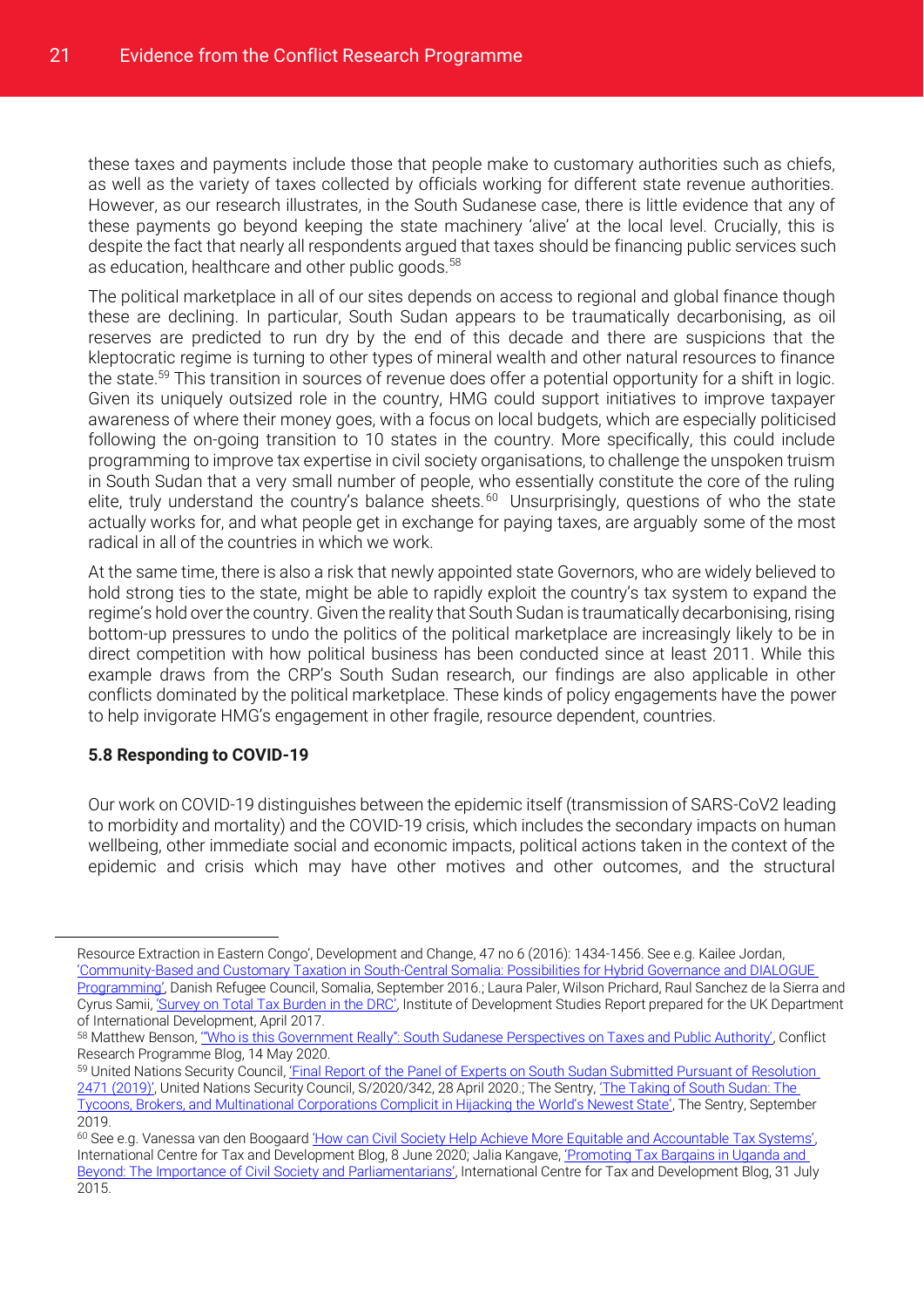implications of the pandemic and the crisis. Our analysis follows the established approach, 'know your epidemic, know your response, act on its politics.'

All of our research sites are exposed to the transmission of COVID-19.<sup>61</sup> While initial transmission occurred among well-connected, highly-mobile members of social elites, including (in some cases) international civil servants and aid officials, the general epidemics have taken hold among people who are poor and vulnerable, including populations in displaced and refugee camps, those in informal urban settlements, multi-generational families, and those in the informal sector, especially in and around markets and transport hubs. Prisons and detention centres are hubs of transmission. Population susceptibility to widespread severe COVID-19 related symptoms is associated with factors such as age demographics and co-morbidities, and the relatively young populations mean that casefatality rates are likely to be lower than in developed countries. However, there are vulnerabilities that expose our countries. In all our locations, essential supplies of personal protective equipment, testing kits, and respirators are grossly insufficient, contributing both to accentuated transmission and to greater risks of morbidity. Tertiary health care capacity is so limited as to be a near-irrelevance in many countries, and in Syria, a former middle-income country which was the best-equipped of our sites, we estimate that there are only 650 intensive care beds in the entire country.<sup>62</sup>

During March 2020, there was an astonishing worldwide phenomenon of policy copycatting, whereby almost all countries adopted nearly-identical epidemic containment plans. These standardised responses were drawn from the influenza pandemic preparedness playbook, on the assumption that COVID-19 would follow the influenza pattern of a single two-to-four-month wave of infections. The policies consisted of variants of lockdown, social distancing, and isolation of the symptomatic, along with largely aspirational policies of widespread testing and contact tracing of those testing COVIDpositive. (There were outlier variants, including COVID denialists such as Brazil, Burundi and Tanzania.) Island states could become total exclusionists for a while. Highly authoritarian and administratively capable states such as China could implement sustained lockdown, case-identification and contact tracing for long enough to attempt total suppression. Each of our case countries implemented the time-limited transmission mitigation strategy. Unfortunately, the assumption that COVID-19 would behave like influenza was not correct. The lockdowns could be sustained only for a few months before they became unenforceable. In principle this was sufficient time to develop alternative strategies, but in almost all our sites, available funding and energies were absorbed by the dynamics of the political marketplace, so that they could not take the opportunity. Consequently, in most countries, including our cases, easing lockdown simply returns national epidemics to where they were when the lockdowns were first imposed. Assessments of the 'success' or otherwise of COVID-19 containment policies are therefore premature: it will only be possible to ascertain whether they have worked or not when national epidemics are ended, which is likely to be several years hence.

Government responses to COVID-19, while initially similar, have evolved in divergent directions influenced by national political dynamics. In some countries, governments have drawn on a legacy of community health and civic engagement to adjust policies in line with local realities and popular demands. In others, governments have been influenced by the special interests of security or

<sup>61</sup> In addition to the works cited below, CRP outputs on COVID-19 include: Alex de Waal, 'Governance Implications of Epidemic [Disease in Africa: Updating the Agenda for COVID-19](http://eprints.lse.ac.uk/104471/)', CRP Research Memo, April 2020.; Alex de Waal, '[COVID-19](https://blogs.lse.ac.uk/crp/2020/03/31/covid-19-in-africa-know-your-epidemic-act-on-its-politics/) in Africa: ["Know your Epidemic, Act on its Politics."](https://blogs.lse.ac.uk/crp/2020/03/31/covid-19-in-africa-know-your-epidemic-act-on-its-politics/), Conflict Research Programme Blog, 31 March 2020; Nisar Majid and Ahmed M. Musa, 'Somaliland and COVID-19[: Emerging Issues and Economic Impact'](https://blogs.lse.ac.uk/crp/2020/04/23/somaliland-and-covid-19-emerging-issues-and-economic-impact/), Conflict Research Programme Blog, 23 April 2020; Jessica Watkins and Mustafa Hasan, ['The Popular Mobilisation and](https://blogs.lse.ac.uk/crp/2020/04/28/the-popular-mobilisation-and-covid-19-pandemic-in-iraq-a-new-raison-detre/) COVID-19 Pandemic in Iraq: a new raison d'être?', Conflict Research Programme Blog , 28 April 2020.; Nisar Majid, Salman Hassan, Sahra Ahmed Koshin, Ahmed M. Musa and Khalif Adbirahman, 'Puntland and COVID-19[: Local Responses and Economic Impact'](https://blogs.lse.ac.uk/crp/2020/05/05/puntland-and-covid-19-local-responses-and-economic-impact/), Conflict Research Programme Blog, 05 May 2020. Khalif Abdirahman, ['Reflections on Islamic edicts and authority in the](https://blogs.lse.ac.uk/crp/2020/05/18/reflections-on-islamic-edicts-and-authority-in-the-covid-19-response-in-somalia/) COVID-19 response in Somalia', Conflict Research Programme Blog 18 May 2020.

<sup>62</sup> Mazen Garibah and Zaki Mehchy, 'COVID-19 P[andemic: Syria's Response and Healthcare Capacity'](http://eprints.lse.ac.uk/103841/), CRP Policy Memo, April 2020.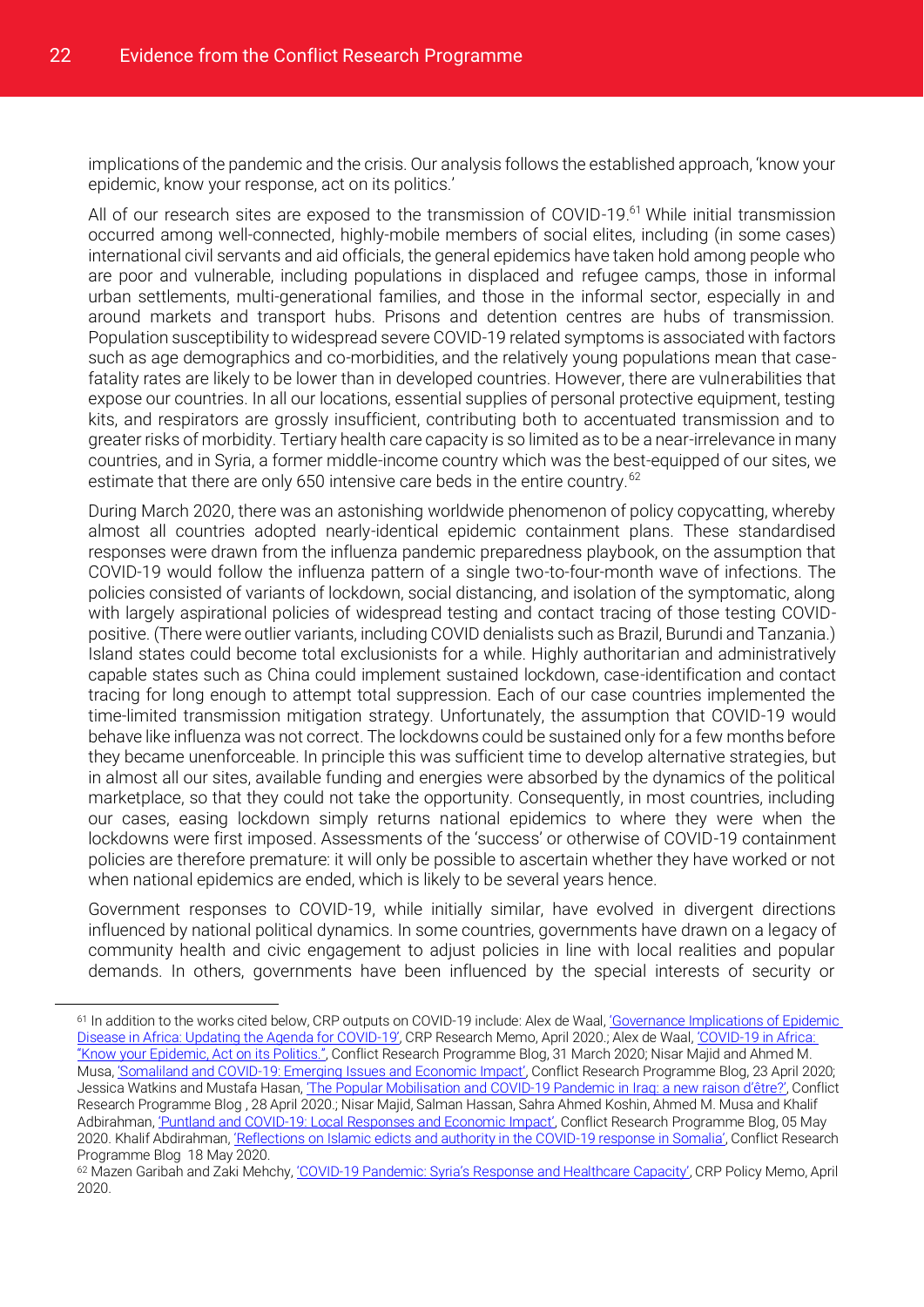commercial actors to target lockdown measures on certain communities or extend emergency financial assistance to certain businesses and not others. Generally speaking, small and medium sized enterprises have suffered, many of them going bankrupt, while larger corporations with deeper pockets and better political connections will withstand the downturn, and may emerge stronger insofar as they are able to expand their market share by moving into the vacuum left by those forced out of business.

The COVID-19 pandemic is unprecedented in that its economic impacts unfold at both the local and international levels, threatening economic recession on a scale not seen for many decades. The local impacts follow from the adverse consequences of lockdown for the informal sector and social support networks that provide for the most vulnerable. The international impacts include a collapse in oil prices, removing at a stroke the single most important source of state revenue and political finance in oil producers such as Iraq and South Sudan. This accelerated traumatic decarbonisation risks major short-term destabilisation of political markets. Other impacts include massive unemployment in sectors geared to commodity exports and travel, and - of particular interest to our Somalia researchers - a dramatic downturn in remittances from family members working in vulnerable occupations in western countries.<sup>63</sup>

In all of our sites, the pandemic compounds the fear and anxiety in which people live, often fuelled by rumours of conspiracy.<sup>64</sup> The COVID-19 pandemic can also provide a context for resistance. As in the case of the DRC and in line with the Ebola pandemic, the protracted nature of conflict and violence helps to explain why populations have increasingly expressed, during periods of the Ebola and COVID-19 pandemics, their resistance against humanitarian responses and against the central government.<sup>65</sup> In eastern DRC, for example, rather than accepting the health care priorities of interventions, people living in conflict-affected areas see pandemics as moments of struggle and resistance, and mobilise these moments to express their demands to a wide variety of public authorities. The same value-forlife argument underlying current health interventions today is used by people to question how, in the name of bio-legitimacy, interventions select risks and thereby lives that are worth saving.

The following recommendations arise from our initial research on COVID-19 in our sites.

Our main recommendation is that emergency epidemic response has a far better chance of success if it is designed and implemented in consultation with the affected communities. There is some experience with the community model in the cases of Ebola and HIV/AIDS in Africa. In opposition areas, in north-west Syria, this approach seems to have been applied by medical NGOs and others.

This recommendation applies not only to governments but to international agencies. The recent COVID-19 Global Humanitarian Response Plan launched by the UN Secretary General to help the least developed countries is a positive step but the UN, including the WHO, have not been able to exercise leadership - they have not set the narrative or led the agenda.

The COVID-19 pandemic has accentuated the pre-existing trend towards remote management by humanitarian agencies, as expatriate staff are confined to headquarters. The overall trend in remote management has been to replace frontline aid workers with impersonal metrics for assessment and monitoring, rather than to delegate authority to local staff. This can result in aid agencies having a reduced understanding of the local realities. In the context of a rapidly unfolding epidemic, which has new and unpredictable effects, no existing metrics can be considered reliable, and understanding local context is therefore more important than ever.<sup>66</sup>

<sup>63</sup> Nisar Majid, Laura Hammond, Khalif Abdirahman, Guhad Adan, and Nauja Kleist, 'How will remittances affect the Somali COVID-19 [response?'](https://blogs.lse.ac.uk/crp/2020/04/07/remittances-affect-the-somali-covid-19-response/), CRP Blog, 07 April 2020.

<sup>64</sup> Matthew S. Benson, 'COVID-19 [Rumours as Transcripts of Resistance in South Sudan'](https://blogs.lse.ac.uk/crp/2020/06/18/covid-19-rumours-as-transcripts-of-resistance-in-south-sudan/), CRP Blog, 18 June 2020.

<sup>65</sup> Nyenyezi and Vlassenroot, forthcoming

<sup>66</sup> Susanne Jaspars, 'Goi[ng remote: learning from aid practices in Somalia and Sudan for the COVID-19](https://blogs.lse.ac.uk/crp/2020/04/17/going-remote-aid-practices-in-somalia-and-sudan-covid-19/) crisis', Conflict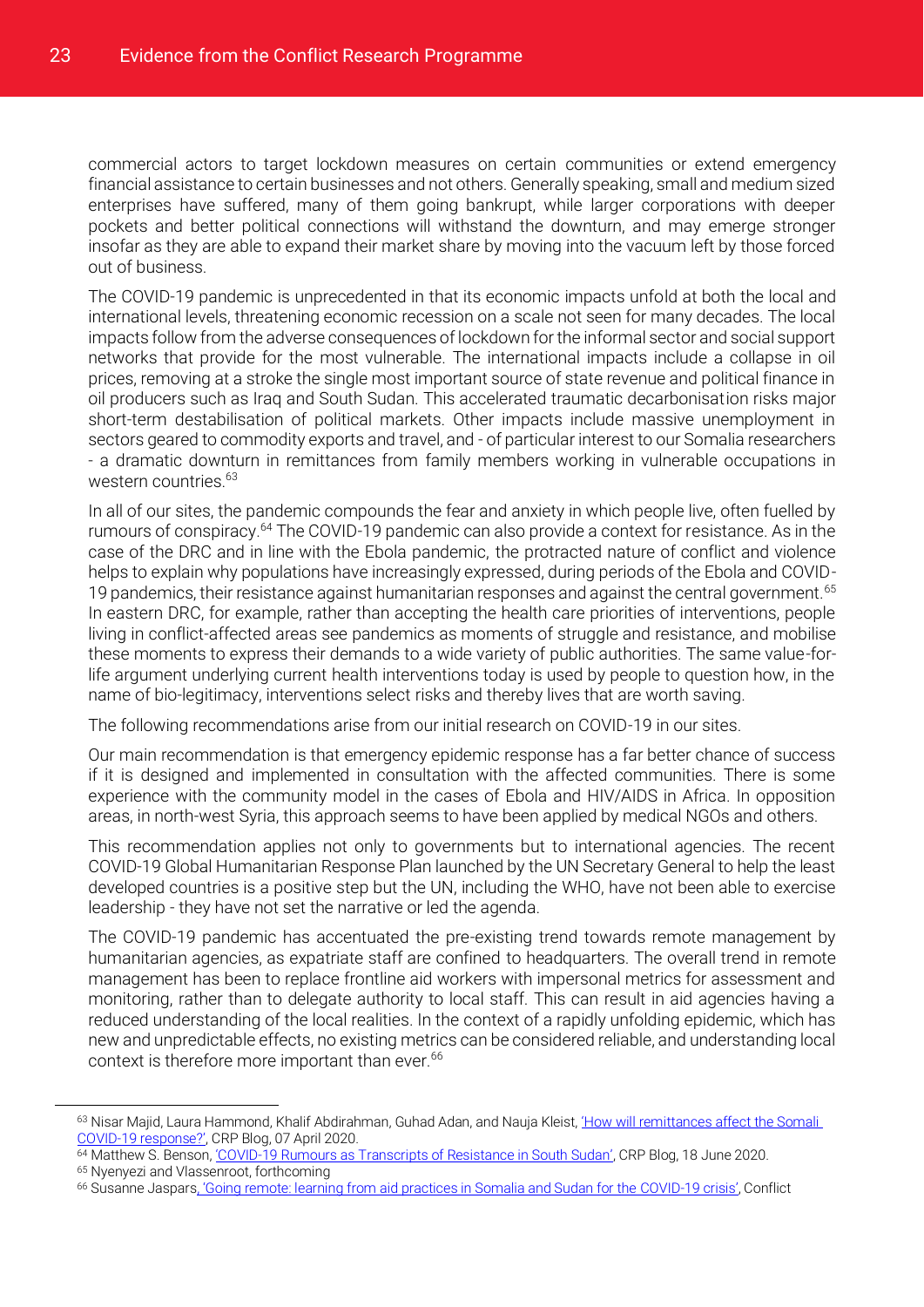Our second main recommendation is that more attention needs urgently to be paid to the politicaleconomic impacts of the COVID-19 crisis, which may turn out to be the most severe recession for a generation or longer, and contribute to major structural political-economic changes. In Africa, the last comparable economic crisis occurred in the 1980s, which so eviscerated institutionalised states that it gave birth to transactional, marketised survival politics among the elite. The turn towards mercenary, transactional politics was constrained by the combination of a new international aid order (the creation of DFID, the Jubilee Campaign, etc.) and the adoption of the norms, principles and institutions for peace-making and constitutional democracy by Africa's leaders themselves. Comparable responses need to be put on the policy agenda today. The decline in global financial flows, especially oil revenues, opens up an opportunity for a shift of logic away from the political marketplace. In particular, both Iraq and South Sudan face traumatic decarbonisation. On the other hand, the impact of the recession on small business may constrain civic possibilities. It is all the more urgent to develop thinking about how to address the underlying social condition and shift the logics of public authority.

#### <span id="page-26-0"></span>**6. Conclusion**

In this note, we have summarised the CRP's conceptual framework, and suggested how it could be used to redesign tools and capabilities, in order to help reduce violent conflict in some of the most difficult places on earth. Our framework draws attention to the logics of public authority, which we have defined as the political marketplace, identity politics and civicness.

Many of the interventions currently undertaken by international actors end up reinforcing the dominant logics of the political marketplace and

identity politics. The CRP has investigated how interventions in such areas as peace talks, justice, humanitarian assistance, education, or sanctions could be redesigned to weaken or shift the dominant logics and nurture civicness.

At the current moment, the opposite is happening. Populist regimes all over the world are exhibiting the dangerous combination of the political marketplace and identity politics that the CRP observes in our field sites. The spread of COVID-19 and the move away from multilateralism are likely to reinforce these tendencies. This could threaten the UK's national interest both in obvious, short-term ways (distress migration, extremism, the inability to mount coordinated and effective infection containment policies globally), and in longer-term ways that we have yet fully to grasp.

As seen in previous oil-related economic crashes, the parties and militias have used these non-oil alternative forms of political finance to maintain patronage networks and continue political cooptation, effectively increasing their share of power in relation to a cash-strapped central government institutions. In light of such developments on the horizon, the newly installed government and international community have ever-contracting options at their disposal.

Research Programme Blog, 17 April 2020.